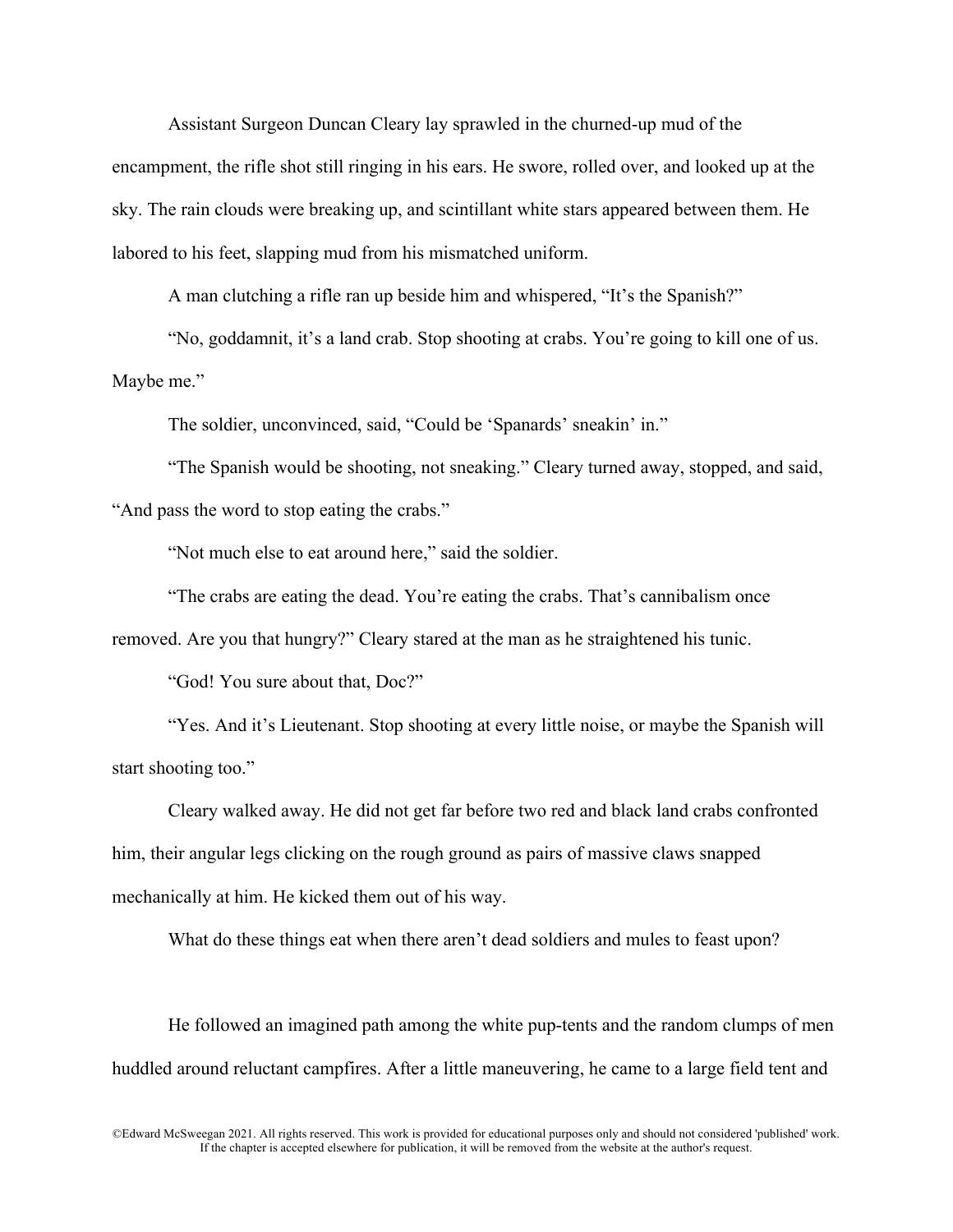poked his head inside. An oil lamp hanging from one of the support poles cast a faint yellow light over the interior. Two wounded soldiers lay sleeping on the muddy ground. A hospital corpsman sitting beside them gave Cleary a thumbs-up. He nodded a reply.

Stepping back, Cleary dropped the canvas flap and pulled his hat off to scratch at his matted brown hair. He knew he should lie down and sleep, but he was restless from the stalled invasion and wanted to do something more than wait for the blinding dawn of another tropical morning.

He picked his way to the top of a small rise covered in palmetto and boot-high cactus plants. Sharp needles scraped against the brown leggings that corseted his legs from ankle to knee. The last of the rain clouds had drifted away. A jagged half-moon hung low in the sky, and to the northwest Cleary could make out the blacker shadows of a dense jungle. Around him the open scrub was dotted with tents and wagons and the dull red lights of campfires. Hidden within the crowded encampment were the Army's wounded and sick, and those healthy enough to grumble about too much waiting and too little eating or fighting. In the distance Cleary saw a larger, open-topped hill called El Pozo—he had no idea what the name meant. Beyond the hill lay a jumbled line of darkness that he guessed were the Heights, where Spain was making its last stand in the New World. Beyond the Heights was the city of Santiago, the bottled-up Spanish fleet, and the end of the war.

"Can you see them? The Spanish?" a voice called from near the bottom of the mound.

Cleary looked down, saw the dark outline of a large man, his head wreathed in blue smoke, and shook his head. "Just shades of black and bits of starlight."

"A poet," said the voice.

Cleary started downward. "No. Just a fella who thinks he might have been better off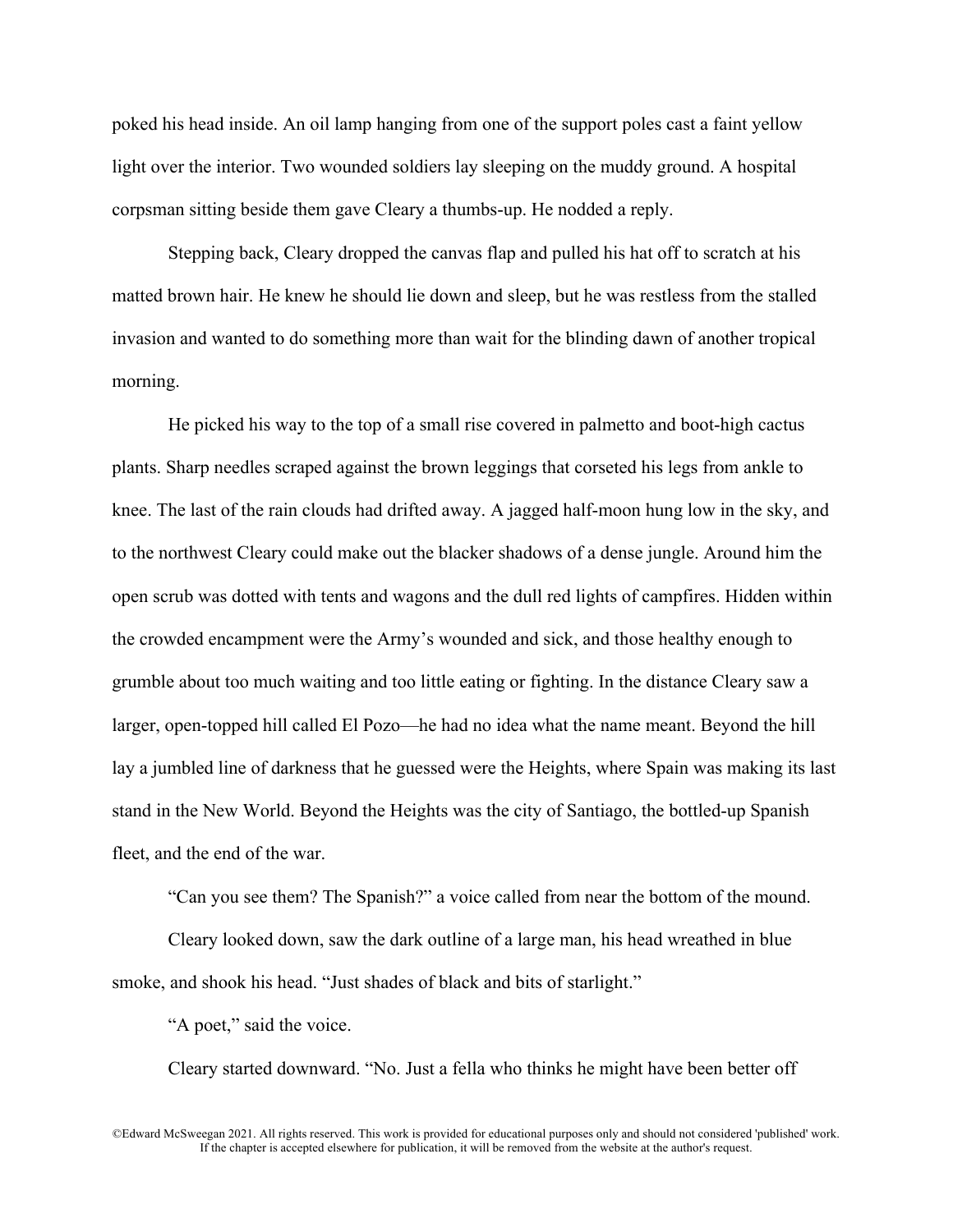staying in Hartford."

At the foot of the mound a black man in a blue wool uniform stared up at him. The man took off his forage cap, and Cleary noticed a head of close-cropped hair. A pipe drooped from his mouth, which was encircled with a sweaty goatee. He slipped the pipe free and smiled.

"Contract Surgeon William Brown from Chicago. With the 24th Infantry. Under Colonel Wikoff." Doctor Brown put his cap on again and stuck out his right hand.

Cleary stepped closer. "The Buffalo Soldiers?"

The campsite and the initial beach landings had been crowded with Negro soldiers. He had seen them encamped in Florida, watched them march inland from the Cuban beachhead, and even treated some of their wounded after the first encounter with the Spanish Army at a place called Las Guasimas. Yet he had never met a Negro doctor. That one might exist was not in doubt; there had been two Negro medical students at Yale though Cleary had, for the most part, ignored them. Now one—a living, pipe-smoking surgeon—had emerged from the Cuban night.

"I have the privilege of serving with them," said Brown, his hand still extended.

Cleary reached for Brown's hand, fumbled, shook it briefly, and said, "Uh…First Lieutenant Duncan Cleary. Assistant Surgeon, 71st New York Volunteers." He did not know what more to say, so he pointed off to the left and said, "Some of us from the 71st are set up over here. Most of the regiment is back down in Siboney." He was aware of rambling on. "I should be too, but then some of the surgeons and hospital corpsmen got pulled up this way for the fight around Sevilla and that Las Guasimas village. Now we're scattered…like everything else in this army."

"Our units too seem to be all mixed up. Maybe that is why supplies are taking so long to find us," said Brown. "I have been asking about…"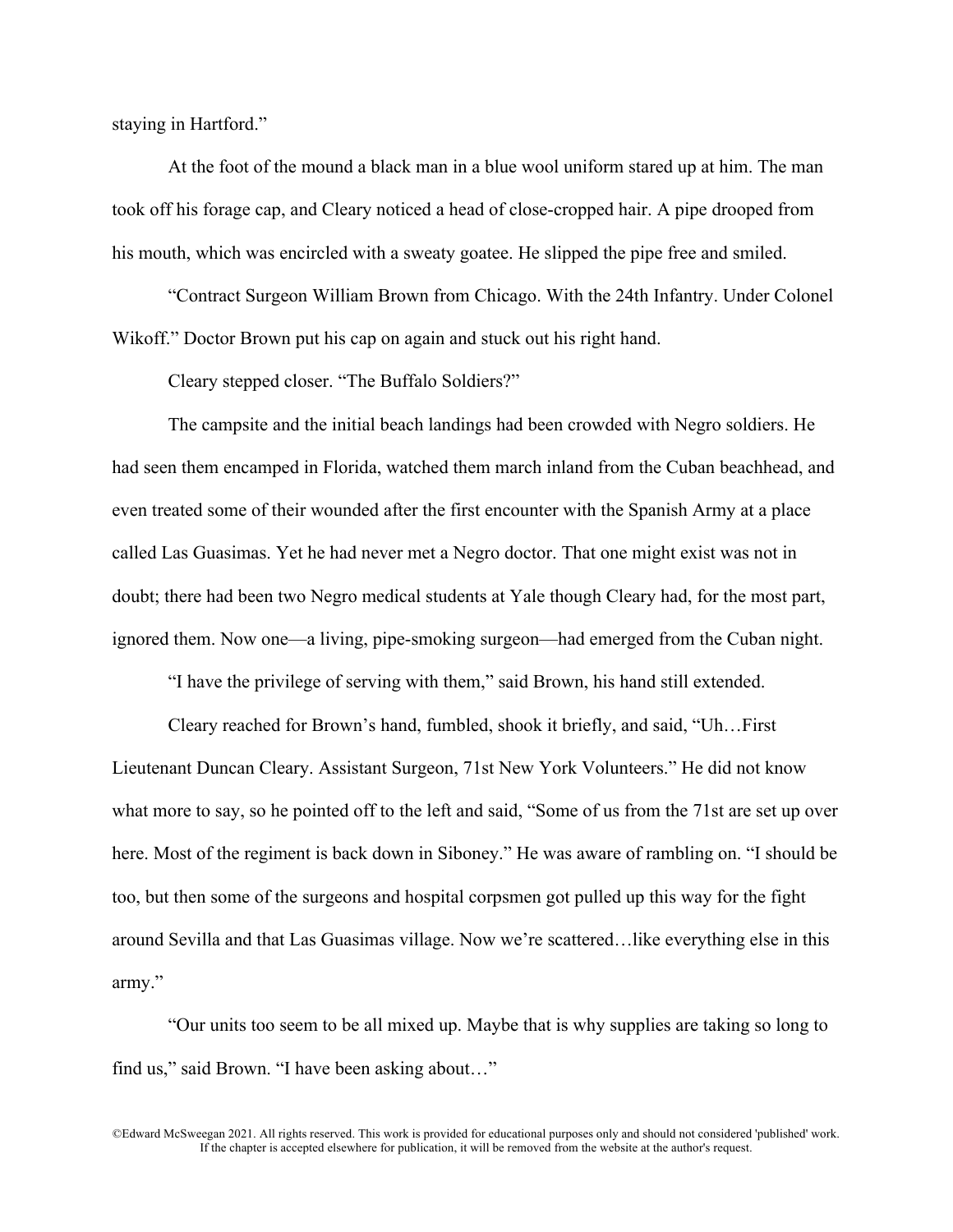"Everything seems to be stacked up down the road in Siboney. Or still on the transports. Or all the way back in Tampa. As far as I know, my medical chest is still not ashore. It's been four days now."

"I have only the first-aid packets I can take off the wounded," said Brown. His voice was deep, and each word seemed measured with care. He dug charred tobacco from his pipe with a penknife. "Half of the men appear to have lost theirs or thrown them away to lighten their burdens."

A single rifle shot sounded to the east. Cleary swore under his breath. He said, "Yeah, probably the length of the Camino Real is littered with gear dropped by tired or foolish men not wanting to haul their kit into a jungle fight. We're leaving a trail of bread crumbs, so to speak." Then, almost to himself, he said, "Be nice to retrieve some of it. Follow the trail through Sevilla, all the way down to the depot at Siboney."

"Well, that sounds like an excellent idea," said Brown. "But can we? What about the Spanish troops?"

Cleary looked at Brown and wondered about the *we*. "Spain? They're a couple of miles west of here. Waiting for us to come to them. Likely the only danger is getting lost along the trail or shot by our own troopers." Still staring at the shadowy image of the doctor, he said, "Care to do some scrounging in the jungle, Dr. Brown?"

"That is what I was doing here when I saw you, but there are no medical supplies to be had here, and no food to share with the soldiers of the 24th."

Cleary glanced up at the sky, found the half-moon, and said, "Dawn's not far off, and we'll get no chance again during the day." He looked back at this unexpected doctor. "Well, come along if you like. Two can carry more than one."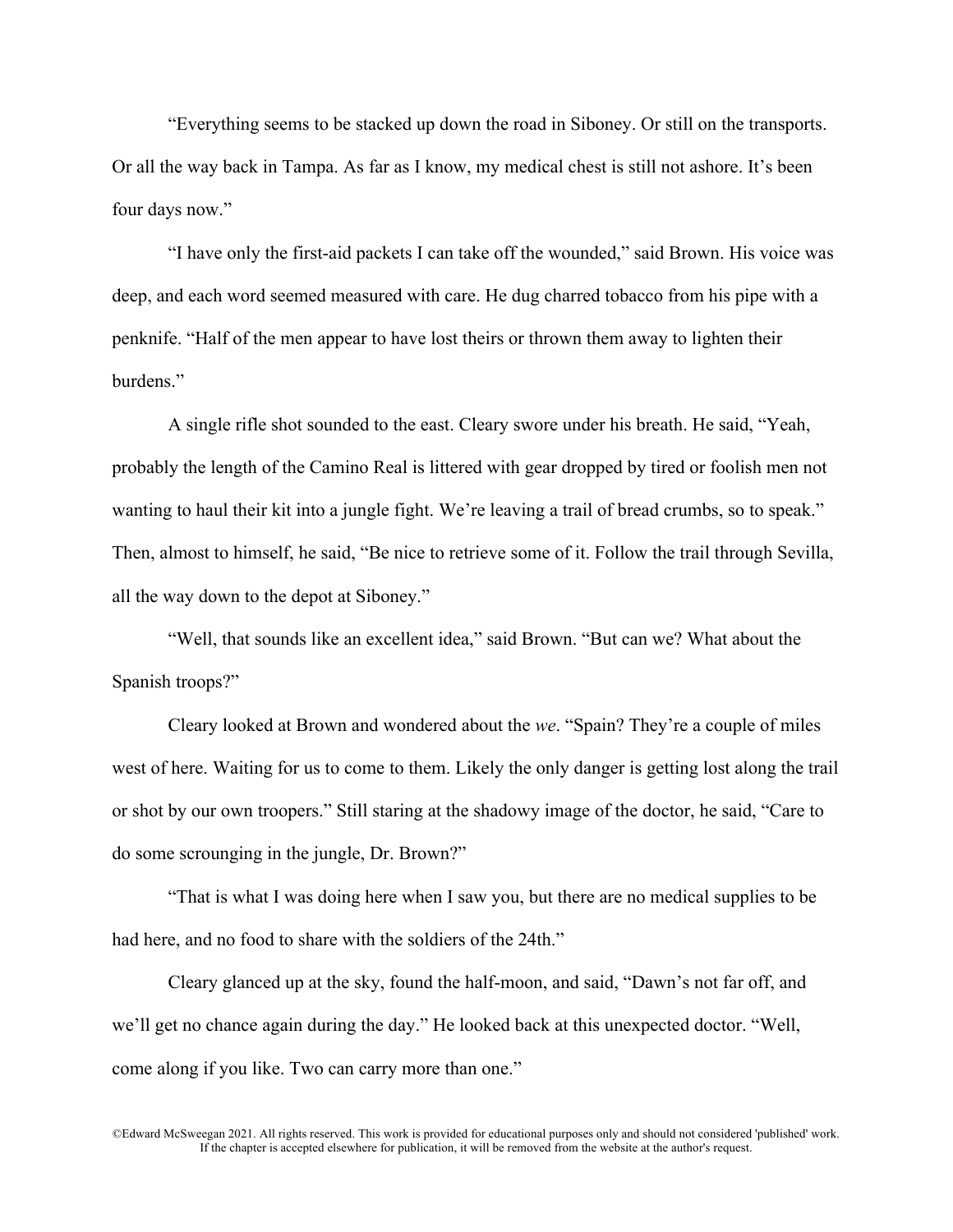They walked back to his tent. Cleary reached inside for his haversack. He lifted a brass lantern from the sack, unfolded the handles, and said to Brown, "Hold this. Please."

Cleary struck a match and lighted the oily wick. A pale-yellow beam emerged from the lens and fell across the muddy ground. Cleary reached back into the sack, pulled out underclothes, a book, a Kodak Bulls-Eye camera, and a toothbrush, and tossed them on his damp bedding. His fingers brushed a piece of smooth steel, skipped over a half-empty canteen and a surgical field kit. He wrapped his hand around a bottle of five-grain quinine tablets and placed it on the bedding. Then he swung the haversack over his shoulder and asked Brown for the lantern.

"The skinners and wagons are this way." Cleary headed away from the camp to a patch of low ground where the Army's surviving mules and horses were crowded into a makeshift paddock.

They passed small groups of whispering soldiers, cleaning rifles, nervously telling jokes, and waiting for the morning. Several other soldiers shared around a bottle of whisky smuggled out of Tampa in a blanket roll. No sentries were posted. A makeshift fence of rope and stakes appeared in the darkness. The smell of manure grew stronger.

"Do you know anything about mules?" Cleary asked.

"No."

"All right then. Wait here. I'll see if I can get us some animals to carry whatever we find." Cleary walked off with the lantern, thinking it would be easier for one Army lieutenant to order up a couple of mules from the civilian drivers than for two doctors—one of them a Negro—to wangle the same favor out of them.

Half an hour passed. Cleary appeared out of the dark leading two mules with flaccid leather panniers draped across their backs. "I promised them a portion of whatever food we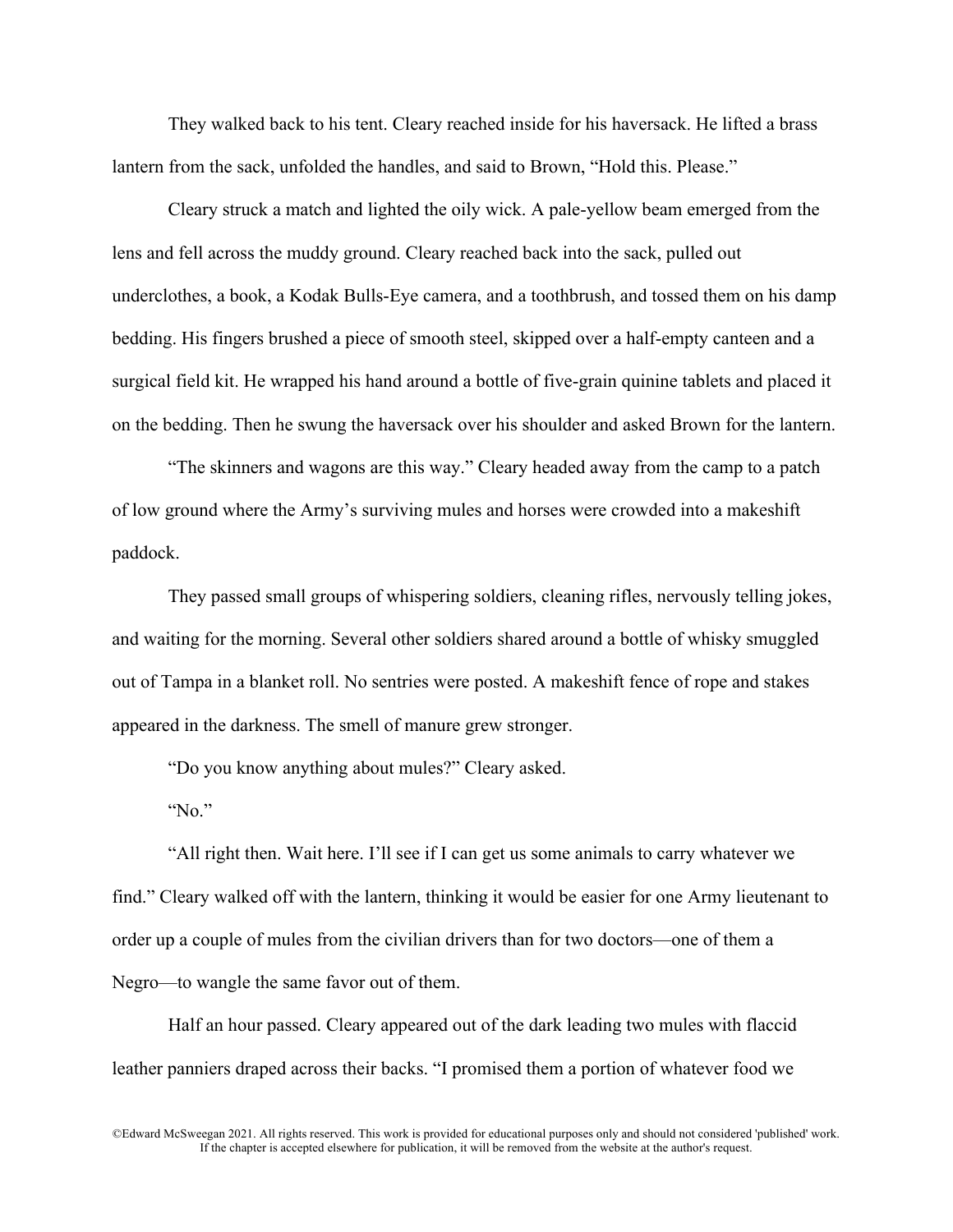might scrounge." He handed a length of rope to Brown and said, "Now you're a muleskinner. Give a little tug and she'll come along."

Cleary led his mule along the camp perimeter and Brown hurried to catch up. He looked back at the mule at the other end of the rope and then at Cleary. "Did you grow up on a farm?" he asked.

"A small town across the river from Hartford, but there were horses and such about."

"Connecticut. Why are you with the New York 71st? Did your state not raise a regiment?"

"They did. Two infantry and some artillery, but they're stuck in Connecticut. Guarding the Niantic beachfront, I expect. My uncle—he's a jobber for Colt—he knows people in New York City, and they got me into the 71st. So here I am."

"Here you are," Brown said.

Cleary caught the man's brief grin. "Yeah, here I am." He tugged on his mule's lead.

Pushing through the mud and clumps of sharp palmetto, they came to a picket of soldiers, who halfheartedly pointed their Springfields at the two men.

Cleary said, "We're heading down the road to scavenge for food and medicine. Don't be too quick on the triggers if you hear any noise coming back up the track. That'll be us."

"Got orders, Doctor?" asked one of the older men.

Does he care, or is he trying to annoy a fresh-faced surgeon and a Negro? Cleary stayed calm. "If you can find Colonel Downs or any of the staff officers, tell them Doctors Cleary and Brown from the 24th are looking for medical supplies and food. We'll be back." To Brown he said, "Let's go," and led his mule off to the right.

Behind them Cleary heard one of the men say, "Nobody but doctors," and then a quiet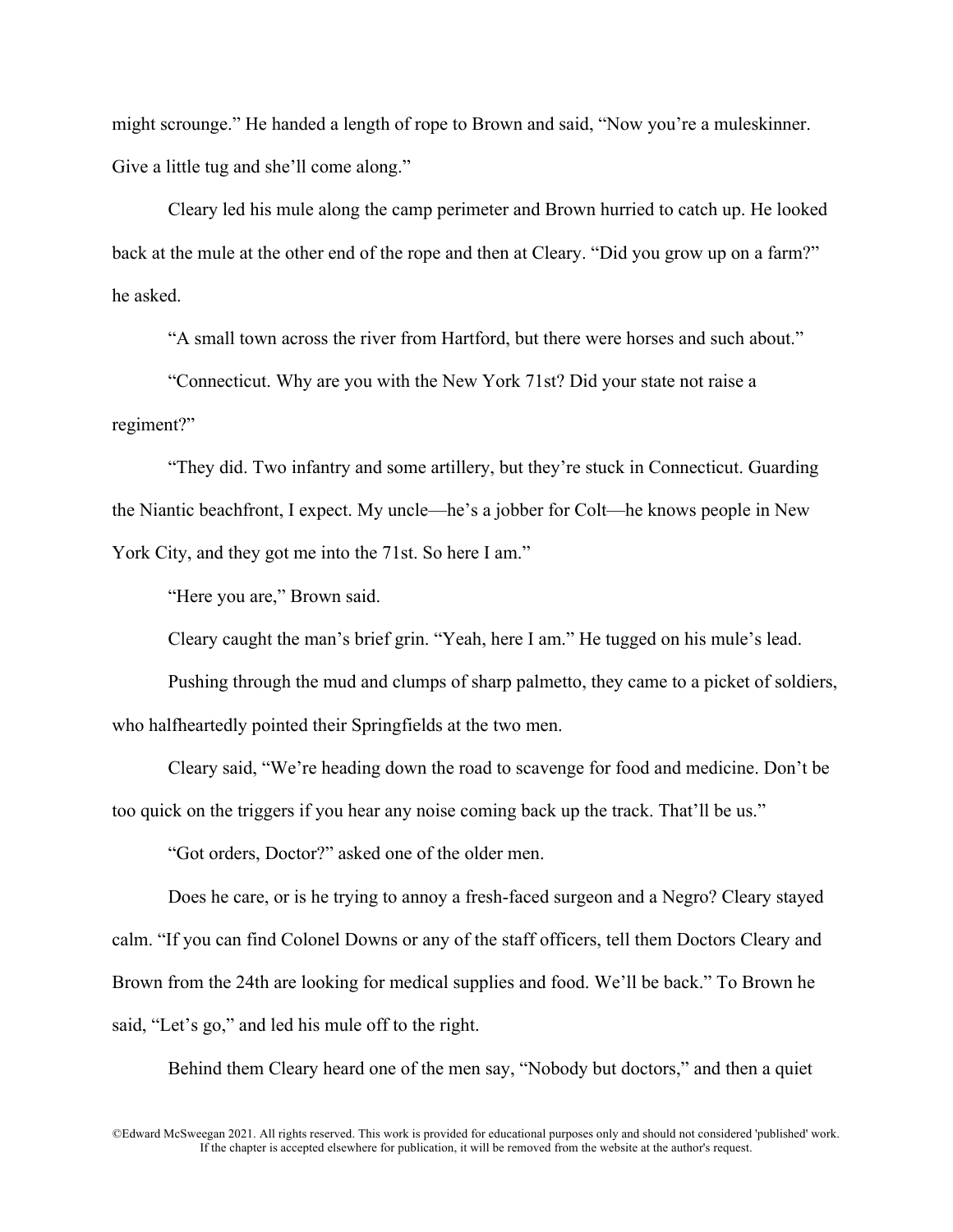chuckle from some other men. It was common derision among the line and staff officers to refer to the Army's powerless Medical Department as "nobody but doctors," and that official disregard had filtered deep into the ranks. Cleary pulled at the Red Cross brassard on his left arm and wondered if he would get more respect without it.

Trying to lighten his mood, Cleary said to Brown in a low, affected brogue, "Na where be the Spaniards when they're needed?" He aimed the lantern ahead at the muddy trail, which sloped down into a black tangle of lanky palms and wet ferns.

The Camino Real was a grand name for a narrow jungle trail connecting tiny towns and primitive villages scattered along the southeast coast of Cuba. It snaked east to west through dense jungle, over jagged chaparral, and across narrow beaches of stone and coral. It eventually evolved into an appreciable road as it approached the port city of Santiago. Four days ago, it had become the Americans' invasion route into Cuba.

Cleary stooped to pick up a canvas-covered first-aid kit. He tossed it into one of the panniers and said, "Someone will want that in a couple of days."

"There is a canteen here," said Brown.

Cleary saw it dangling from a tree branch. "Leave it for now. We want medicine and food. If there's room on the way back, we'll pick up whatever else might be handy."

They continued down the muddy path, watching for loose stones and puddles of rainwater. On the south side of the road they passed a small clearing of fresh-dug graves—dead men from the 1st Volunteer Cavalry, the Rough Riders. Beyond the makeshift cemetery they found discarded ponchos and bedrolls and Army wool shirts in piles of three and four. They collected a few more first-aid kits and wondered over the foolishness of soldiers throwing away sterile bandages and antiseptic dressings.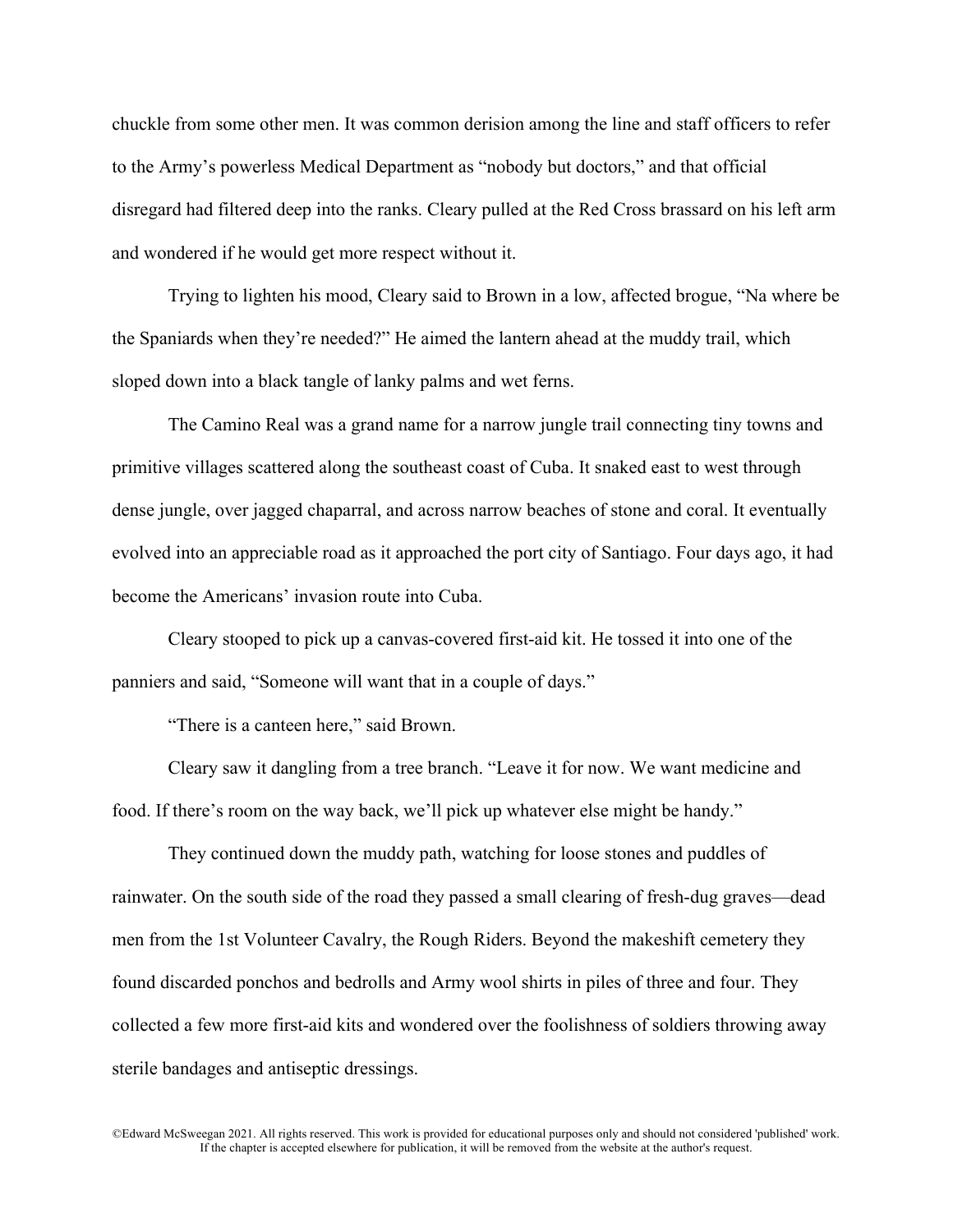Days earlier, on June 22, a ramshackle flotilla of ships had dumped six thousand men and the implements of war onto a rocky beach at an inhospitable place called Daiquiri, seventeen miles east of Santiago. The beach was a narrow boundary of rock and sand that backed up to black cliffs and green jungle. There was no harbor. An iron pier that had once received coal deliveries for a local train now began receiving a trickle of blue-clad invaders. Most of the men of the U.S. Army V Corps rowed to the beach, and when their boats capsized in the warm blue surf, they swam ashore. Naked, laughing men helped pull in the Navy's overloaded launches and cutters. Supplies landed in random fits. Horses and mules were pushed out of the ships' belly hatches; some of them recognized land, heard the encouraging calls of the soldiers, and managed to swim toward the beach. Many more drowned.

Except for the dead livestock bobbing on the tides, the beachhead was fun—Atlantic City with guns and camping equipment. Had the Spanish decided to oppose the landing with a few armed men up on the surrounding cliffs, it would have been a massacre.

Away from the beach and the blue water, there was less to laugh about. On Thursday, June 23, a column of the 22nd Massachusetts Infantry trudged eleven miles west to the larger town of Siboney. The terrain was hilly scrub. Mid-day temperature hovered near one hundred and twenty degrees. Fine volcanic dust—which in the afternoon rains became a sticky black mud—coated wet wool uniforms that were never meant for the Caribbean. The heat, the terrain, and the burden of heavy clothes, ammunition, first-aid packs, half-shelters, and horse-collar rolls of rubber ponchos and blankets became too much. Men peeled off their shirts and dropped haversacks, blankets, and other equipment, leaving a trail of cast-offs for the rest of the army to follow or for the local Cuban rebels, *los insurrectos*, to grab. If they gave any thought to needing

©Edward McSweegan 2021. All rights reserved. This work is provided for educational purposes only and should not considered 'published' work. If the chapter is accepted elsewhere for publication, it will be removed from the website at the author's request.

#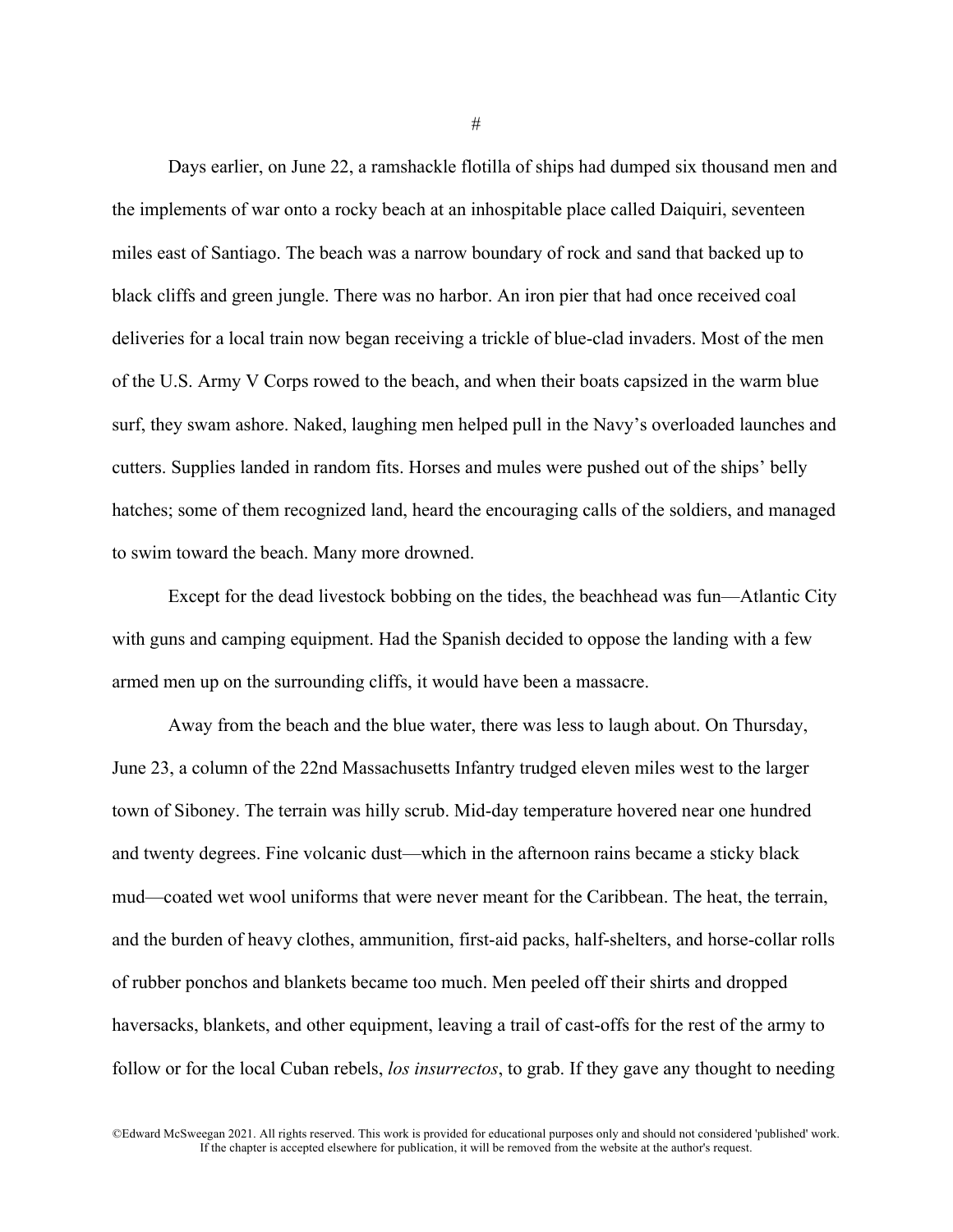those cast-off things later, they assumed the Army would re-supply them.

By the evening, seventeen thousand Americans were ashore in Siboney and Daiquiri, and the vague outlines of an invasion force had emerged. A defensive line was established around Siboney. The town's foundry and machine shop, both sagging beside a mangled railroad track, became part of the Army's budding supply depot. A string of iron-roofed buildings between the machine shop and the beach became the base hospital. Long canvas surgical tents popped up beside the makeshift hospital. At the beach, a scow was anchored parallel to the shoreline and decked over with rough-cut lumber, to make a dock and gangway for cutters and launches bringing supplies and men from the offshore fleet.

During the night, Assistant Surgeon Duncan Cleary waded ashore with the 71st New York Volunteer Infantry.

#

Tonight, four days after landing, the sinking moon and the oil lantern eased the jungle's darkness. Cleary kept his eyes on the trail ahead. After an hour, Brown and Cleary came to a steep slope. They slipped their way to the bottom, using the more sure-footed mules as brakes, and stopped in a flat clearing. To the right, part of the thick foliage had been chopped away. Cleary played his lantern over the area. He stepped into the hacked clearing and looked behind a fat palm tree.

"My God, it's a whole medicine chest. Who would leave this?"

Brown looked back toward the muddy slope and said, "Probably they could not carry it up the hill and left it here expecting to retrieve it later. I think there are not many wagons ashore yet. This is a heavy thing for two men to carry."

"Our good fortune." Cleary yanked the wooden chest around by one of its brass handles.

<sup>©</sup>Edward McSweegan 2021. All rights reserved. This work is provided for educational purposes only and should not considered 'published' work. If the chapter is accepted elsewhere for publication, it will be removed from the website at the author's request.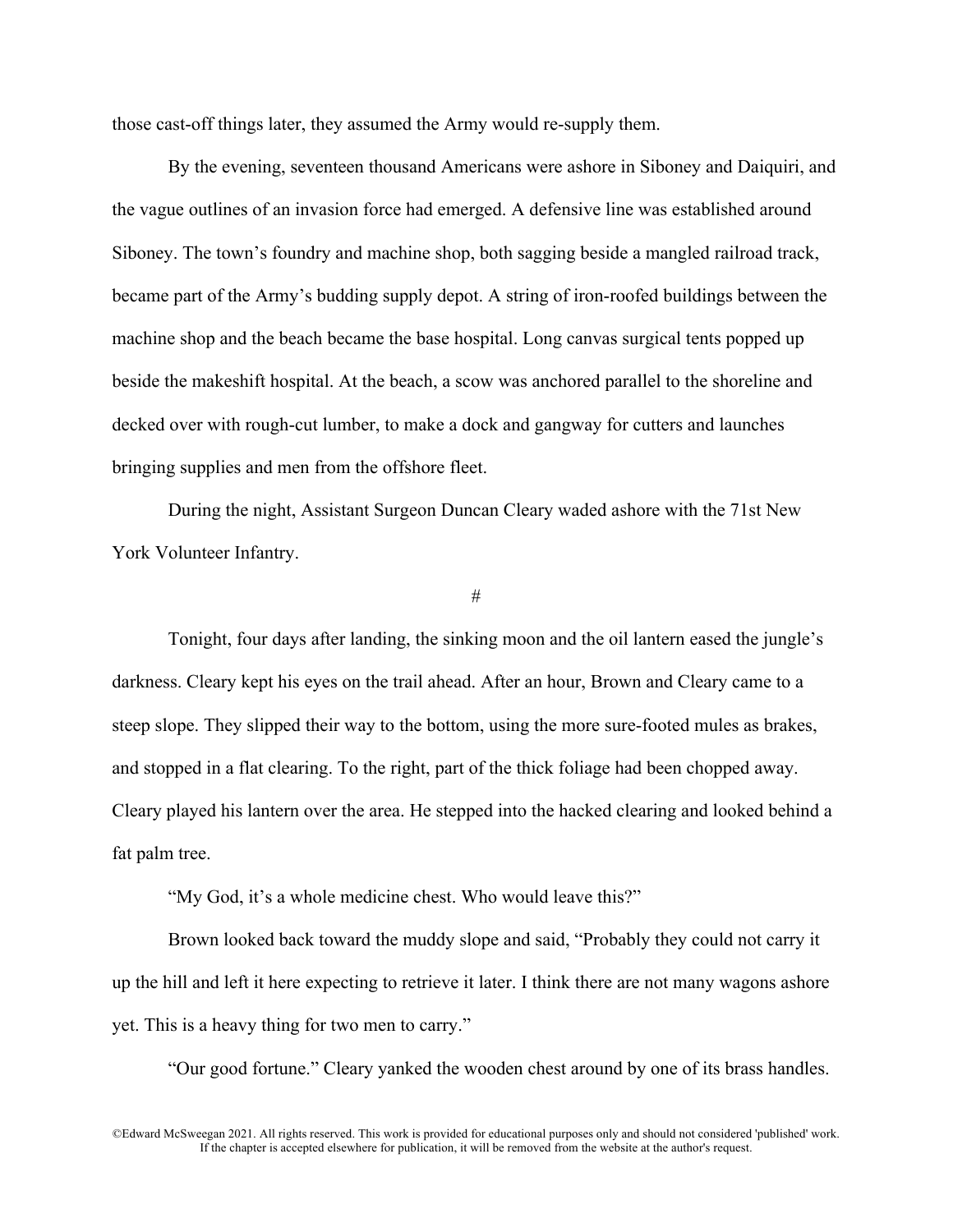He started to ask Brown to hold the lantern again, thought better of it, and placed it on the ground in front of the chest. He snapped the two brass clamps loose and opened the top. A deep tray of wooden compartments separated a neat collection of bright steel saws, knives, forceps, probes, and other equipment.

Cleary turned to Brown. "What do you need?"

"I have my traveling surgical set. Perhaps a needle case or two."

Cleary stared at the coiled chainsaw and shuddered at the thought of having to use it, or worse, having it used on him. He handed two suturing kits to Brown, then lifted the tray out of the trunk. Underneath it were several packages of sterile-wrapped bandages and catheters, two large slings, rubber bandages, a portable irrigator, and an Esmarch chloroform dropper. Cleary picked up the leather-encased dropper and handed it to Brown. "You take it. You don't want to run out of anesthetic and have to work on wide-awake patients. I'm likely to be at an aid station doing bandages and splints. A glass dropper would never survive so close to the danger belt."

Brown said, "You are a surgeon."

Cleary wasn't sure if it was a question or a statement, so he went back to searching the chest. With the lid raised, two spring-loaded pins had popped up, unlocking a drawer in the front of the chest. Cleary pulled it open to find bottles and vials of various powders and oils. He made a face. "I can smell the iodoform." He gave two vials to Brown and stuffed two more in his sack.

Brown, looking over Cleary's shoulder, said, "Chloral and some cocaine."

Cleary handed back three more vials. He picked up a small metal case, flipped the top open, and pulled out a thin glass vial. "Syringe and morphine kit." He stuck two of them in his bag and passed two more to Brown. Then he stood up. "Guess that's it. Unless you want a saw or trocar or something."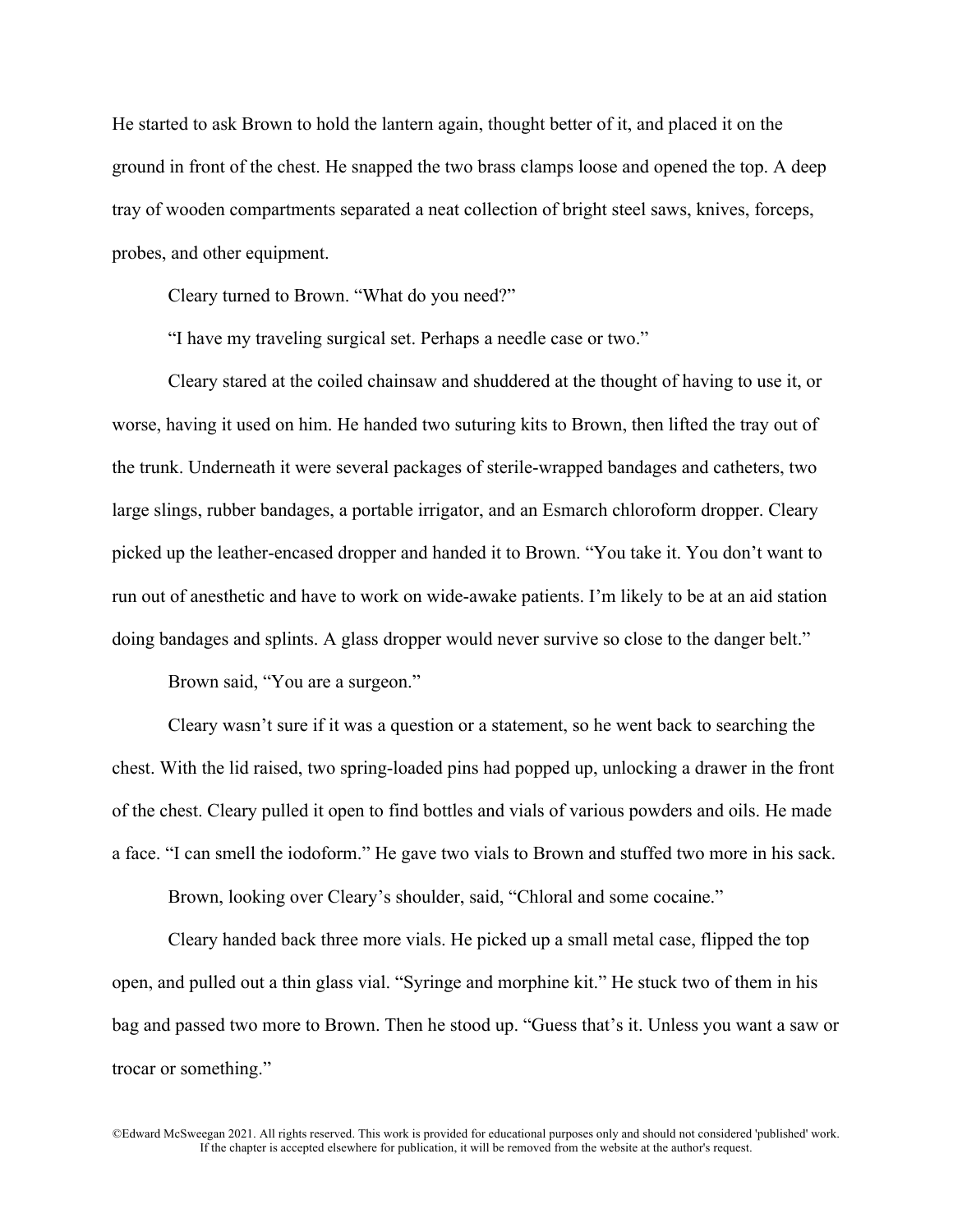"We should leave the rest for the men who left it."

"Foolish men." Cleary closed the chest and picked up his lantern. "Well, this little find has helped. Now if we can get hold of some food in Siboney, things will be looking up." He smiled in Brown's direction. "Til the war starts up again."

They went back to the trail and retrieved the sleepy mules. After a few steps Cleary said, "You know, the Army classifies all doctors as 'surgeons.' Even those of us who prefer the nonsurgical parts of medicine. To be honest, I'm more comfortable with infections and fevers. I'm as able as the next man to close a wound or splint a fracture. But I don't want to make things worse by poking around in someone's skull or abdomen."

"Well, likely you will have plenty of malaria and yellow fever infections to practice on if the war drags into the summer. Myself, I like the mysteries and the miracles of surgery." Brown paused. "And I am good at it." He glanced at Cleary. "Though the Army does not much care. Do you know what it means to be a contract surgeon in this Army?"

Cleary was still thinking about the words "mysteries and miracles of surgery," and Brown continued, "Contract surgeons have the rank of 'acting assistant surgeon' but no status as officers. We are considered civilian employees. We are paid one hundred and fifty dollars a month—except when we are sick or disabled—and we are not eligible for any medical benefits. There is no tenure, and our contracts can be canceled without appeal. It is a somewhat precarious position to be in. Especially in the middle of a war."

"Why did you come, then?"

Brown patted his goatee. "My mentor, I suppose. He thought I could learn valuable skills under the less-than-ideal conditions of war. Perhaps you know his name? Allen Wesley. Class of '87 at Northwestern. He is chief surgeon and lecturer on surgical emergencies at Provident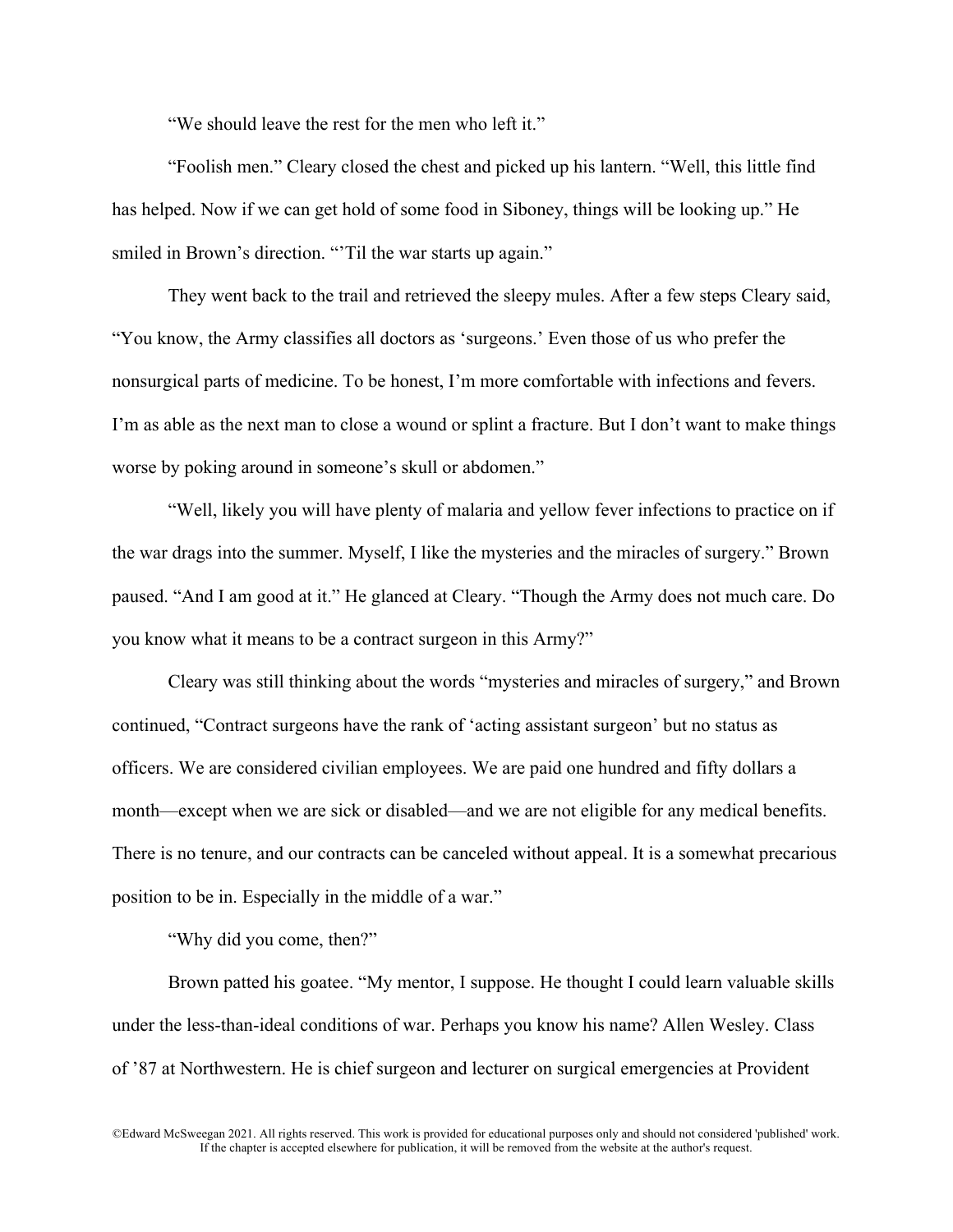Hospital in Chicago."

Cleary ventured a cautious question. "Is he colored?"

"He is. Nonetheless, he felt duty-bound to offer his skills and his service to the war effort. At this moment, he is back home examining recruits for the 8th and 9th Illinois." Brown paused, then said, "I was not able to join the regiments in time, so Dr. Wesley suggested the contract path into the war."

Cleary tilted the lantern in Brown's direction. "So, he was one of your instructors? Where did you go to school? If you don't mind my asking?"

"Howard University."

"Washington. How did you like the city? Our train rolled through during the night, so I didn't get to see a bit of it. Must have been wonderful to have lived there for a couple of years."

Brown did not answer. Cleary was growing accustomed to the lags that preceded many of Brown's responses. After several seconds, Brown said, "It is a very Southern city."

Cleary paused, remembering Tampa's sweaty white residents, and the devastated vistas of the South he had glimpsed from the train. With some misgivings, Cleary asked, "So what did you think of Tampa?"

Brown exhaled. "It's hard to say. There were so many signs, 'No niggers and dogs allowed in here.'" He looked off into the jungle.

Cleary felt a sudden wave of rage from the dark figure walking beside him. Or did he imagine it? His own face flushed with those recited words and the thought of an endless gauntlet of such insults and humiliations. He wondered—How do you put up with it—and thought of the still popular song, *No Irish Need Apply*.

'Now I wonder what's the reason that the fortune-favored few,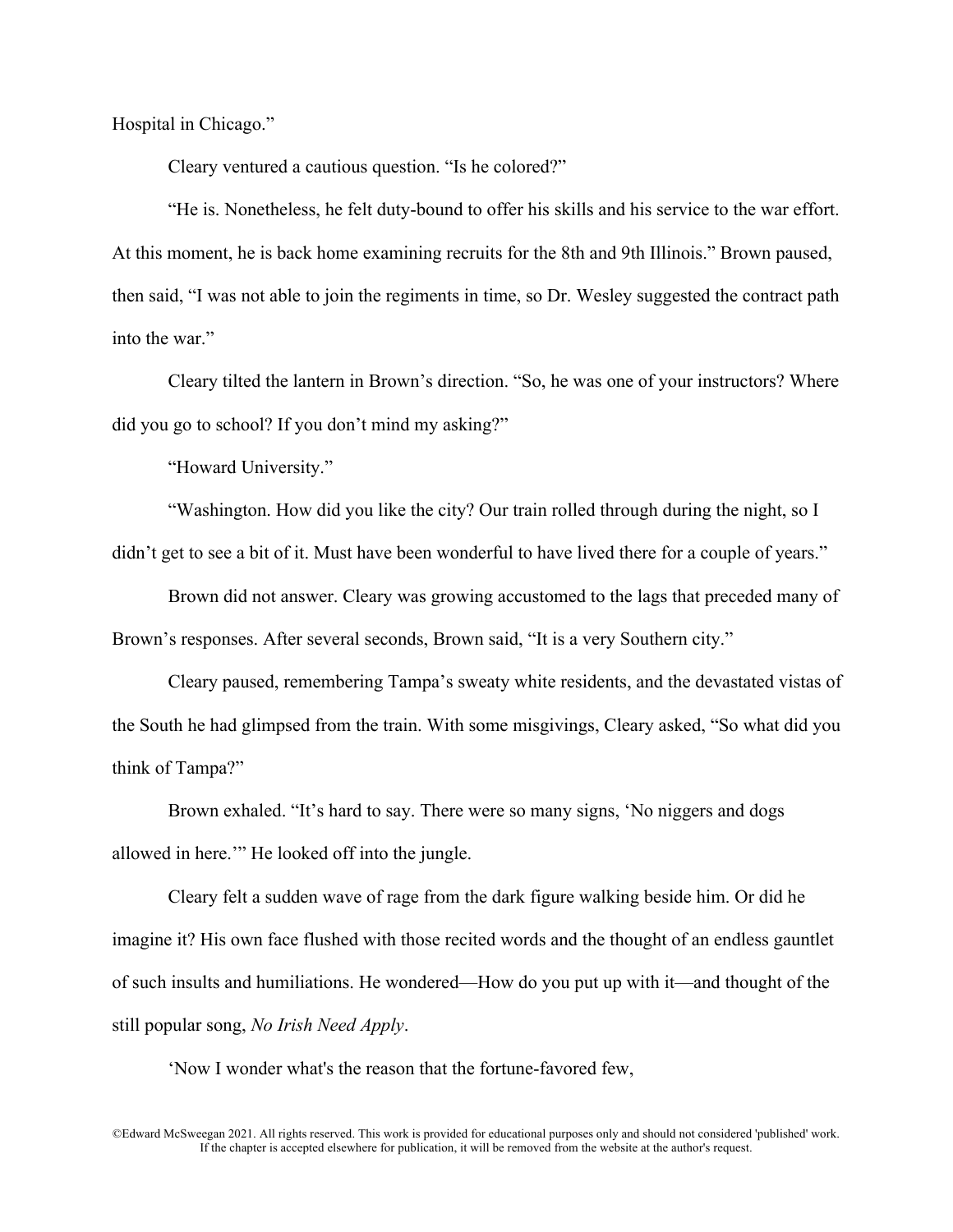Should throw on us that dirty slur and treat us as they do.'

He stared down the dark trail thinking he'd made a mistake asking Brown along. This was not something he wanted to think about right now. Or ever. Seconds dragged on in silence. Cleary pulled his hat off and wiped a sleeve across his forehead, exhaled, and looking along the trail, asked, "How do you supposed the dogs felt about it?"

Brown laughed. Cleary relaxed and Brown said, "They seemed a little disappointed."

Cleary nodded in the dark. "A wee disappointed, were they? Well, 'tis a mean and dispirited land, uncomfortable fer man an' beast. We should be glad to be 'ere an' nah there."

"Well, this is a novel experience...walking through a Caribbean jungle with a leprechaun." Brown chuckled again.

In the darkness ahead, they heard the sounds of hooves on stone, then lantern lights flicked across the trail. A large and noisy party of men and mules was headed back up the trail toward them. Cleary and Brown hesitated, their two mules alert to the approaching company. The others came closer, their lanterns catching glimpses of the two doctors. They stopped at a shout from a man on horseback. The man drew a pistol from his flap holster. Two men on either side of him stepped up and pointed their Karg rifles at Cleary and Brown.

The rider shouted at them again. "Halt." He dismounted and rushed forward, snapping out his words. "Who are you to be about? Deserters? Thieves?"

Cleary's light played over the man's khaki uniform and riding boots. "Doctors," he replied in an even tone.

Hidden among the train of mules Cleary heard a laugh and then "...nobody but doctors."

The rifles came down, and the man with the pistol leaned closer, squinting a bit in the uneven yellow light.

<sup>©</sup>Edward McSweegan 2021. All rights reserved. This work is provided for educational purposes only and should not considered 'published' work. If the chapter is accepted elsewhere for publication, it will be removed from the website at the author's request.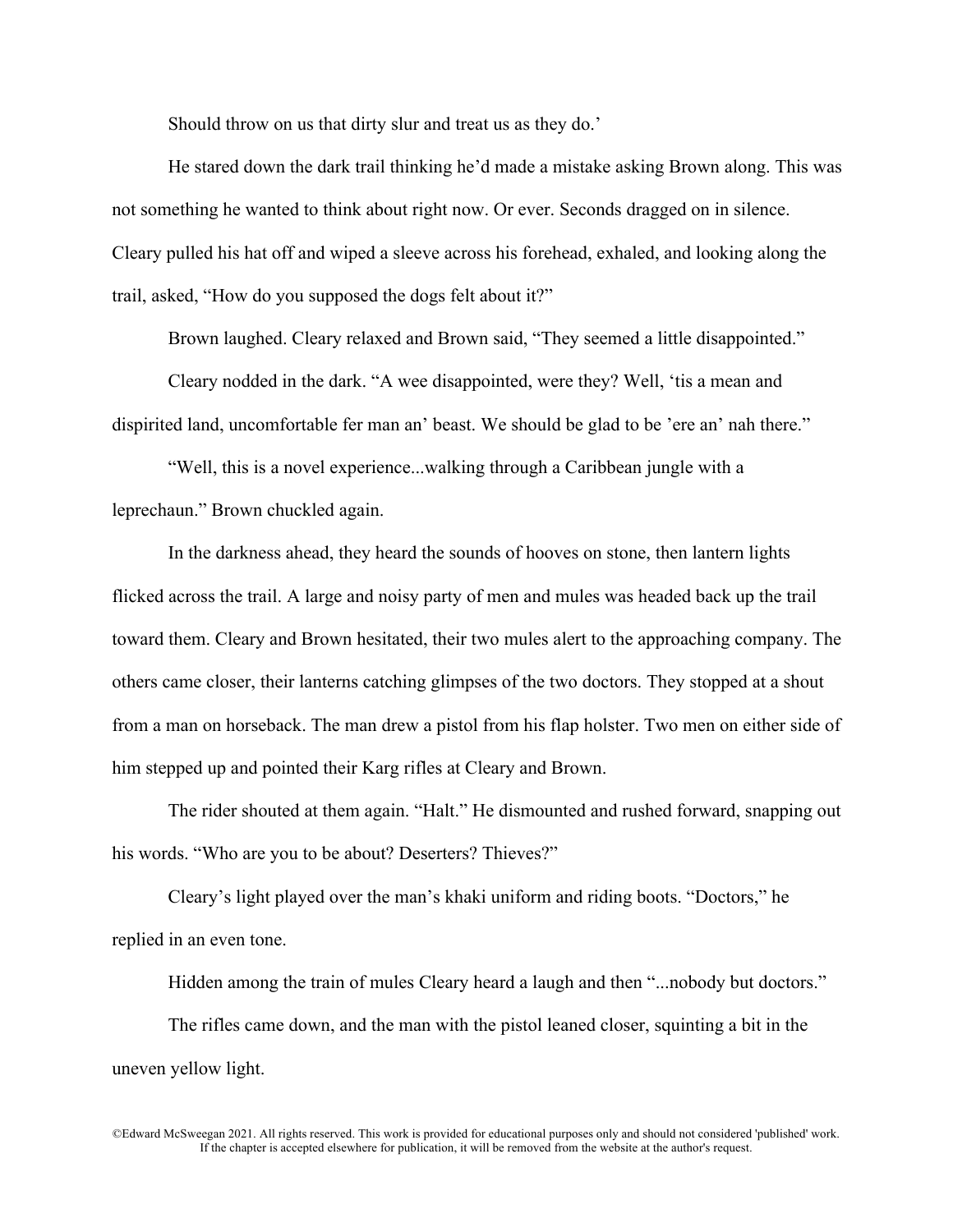Cleary saluted. "Evenin,' Colonel." Brown fumbled a hasty salute.

Colonel Roosevelt appeared reluctant to put his pistol away but then he did. Returning a well-executed salute with a gauntlet-covered hand, he grinned and said, "Dee-lighted to meet fellow soldiers making such excellent use of the night. What are you about now?"

"Yes, sir. Assistant Surgeon Lieutenant Duncan Cleary, 71st New York, and Contract Surgeon William Brown with the 24th." Cleary craned his head around to look at Roosevelt's mules. "Looks like the same as you, sir; food and medical supplies from the Siboney depots. If you left any behind?"

"Outstanding initiative, gentlemen," he said nodding and grinning at the two men. "And indeed, we left plenty behind, but not for lack of effort on our part. The quartermaster, an officious little martinet from Ohio, was under the impression that V Corps' supplies were in fact his own personal property, by God. I filled out a chit, signed it, and told him it was solid as a five-dollar gold piece and he could take it to General Shafter himself if he needed confirmation."

Roosevelt nudged his glasses with a gloved hand and said to Cleary, "The 71st New York. They had no action Friday. Missed a fine little fight." He patted the neck of his horse.

"Ah, yes sir." Cleary said, "The 71st was recalled back to Siboney. Apparently, someone thought the 1st Volunteers didn't need any help."

"And we didn't," shouted one of the Rough Riders behind Roosevelt, which raised more shouts of confirmation from other men along the mule train.

"Well, we had our work patching up wounded and getting them to the base hospital."

Roosevelt nodded again. "Indeed. Indeed. I am certain that had the 71st been along in the fight—fine New York men, all of them—there would have been fewer good American fighting men in need of the surgeons such as yourselves. Nonetheless, General Wheeler did a splendid job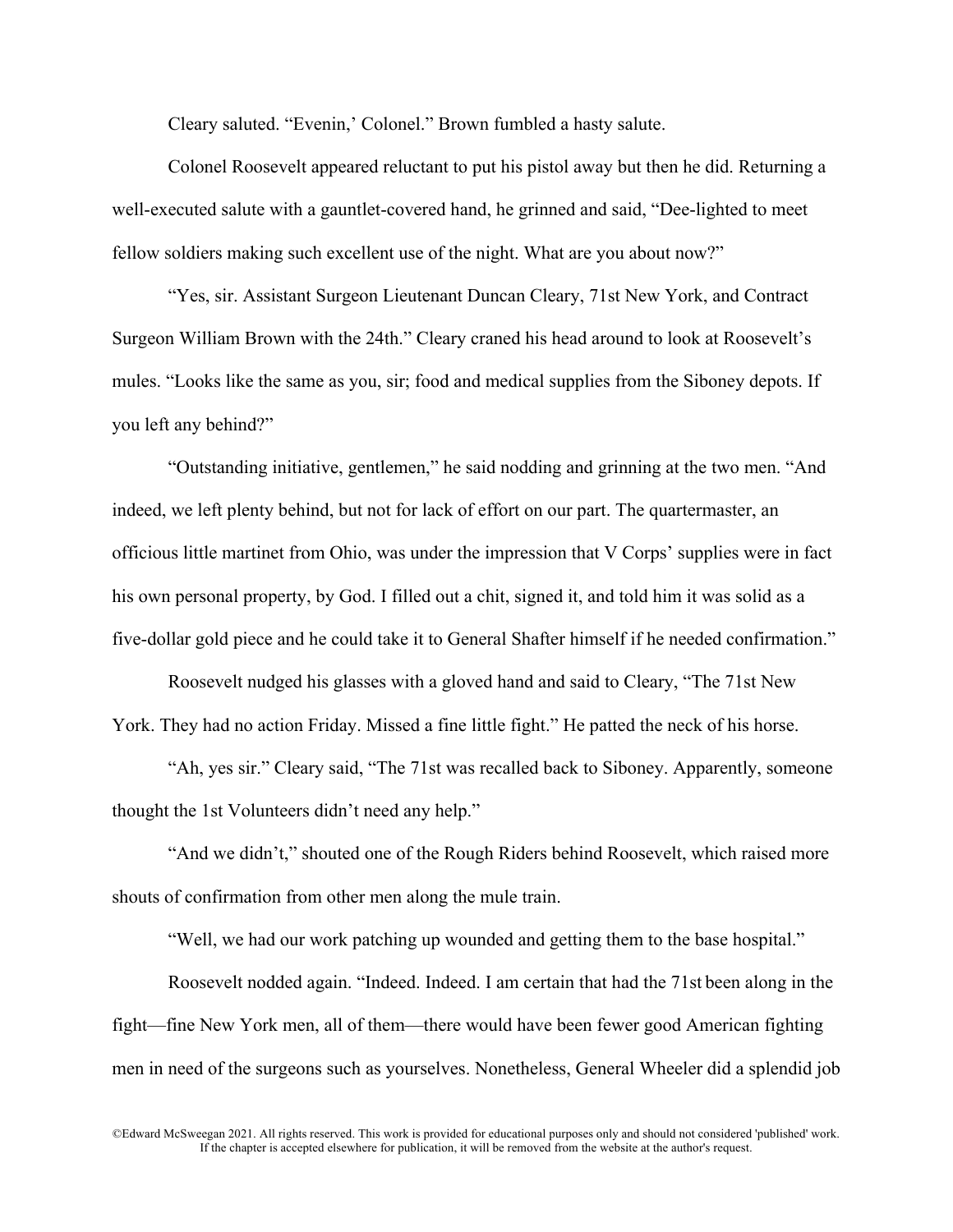of thrashing the enemy."

"Yes, sir."

"On with you then. There is still a fair piece to traverse. We surely will get action taking Santiago. And there'll be men, hopefully few, who will be looking to you doctors to preserve life and limb. Hasten back as quick as you can. And if that belligerent accountant of a quartermaster troubles you about beans and bandages, tell him I ordered you back for more of the same."

"Thank you, Colonel." Cleary saluted and Brown followed suit. They pulled their mules to the side. Roosevelt swung into his saddle and pranced up the trail followed by a train of burdened mules and smiling Rough Riders wearing their distinctive blue polka-dot bandanas.

Brown watched them vanish into the darkness. He looked at Cleary and said, "The man can let loose with words. And in a most peculiar manner."

Cleary smiled and tugged his mule forward. "Ave you ever listened to yerself?"

After a while, Cleary said, "This war has attracted all kinds." He jerked his thumb back up the road and said, "The colonel back there. Rich New York politician. Led into battle the other day by an old Confederate general. Did you hear about Wheeler? Must have thought he was still fighting Grant and Lincoln. When the Spanish fell into retreat out of Sevilla, he shouted, 'We got the damned Yankees on the run'." Cleary laughed.

"A good story, but probably it's not true. The 10th Cavalry was there too, and those Negro soldiers would have shot him off his horse."

"Yeah, probably they would have." Cleary sounded wistful. "Guess I'd have thought to do the same. One last volley at Johnny Reb."

The ground flattened out. The trail widened, showing signs of the Army's engineers at work. They were making good time. The mules snorted and stopped. Cleary flashed his lantern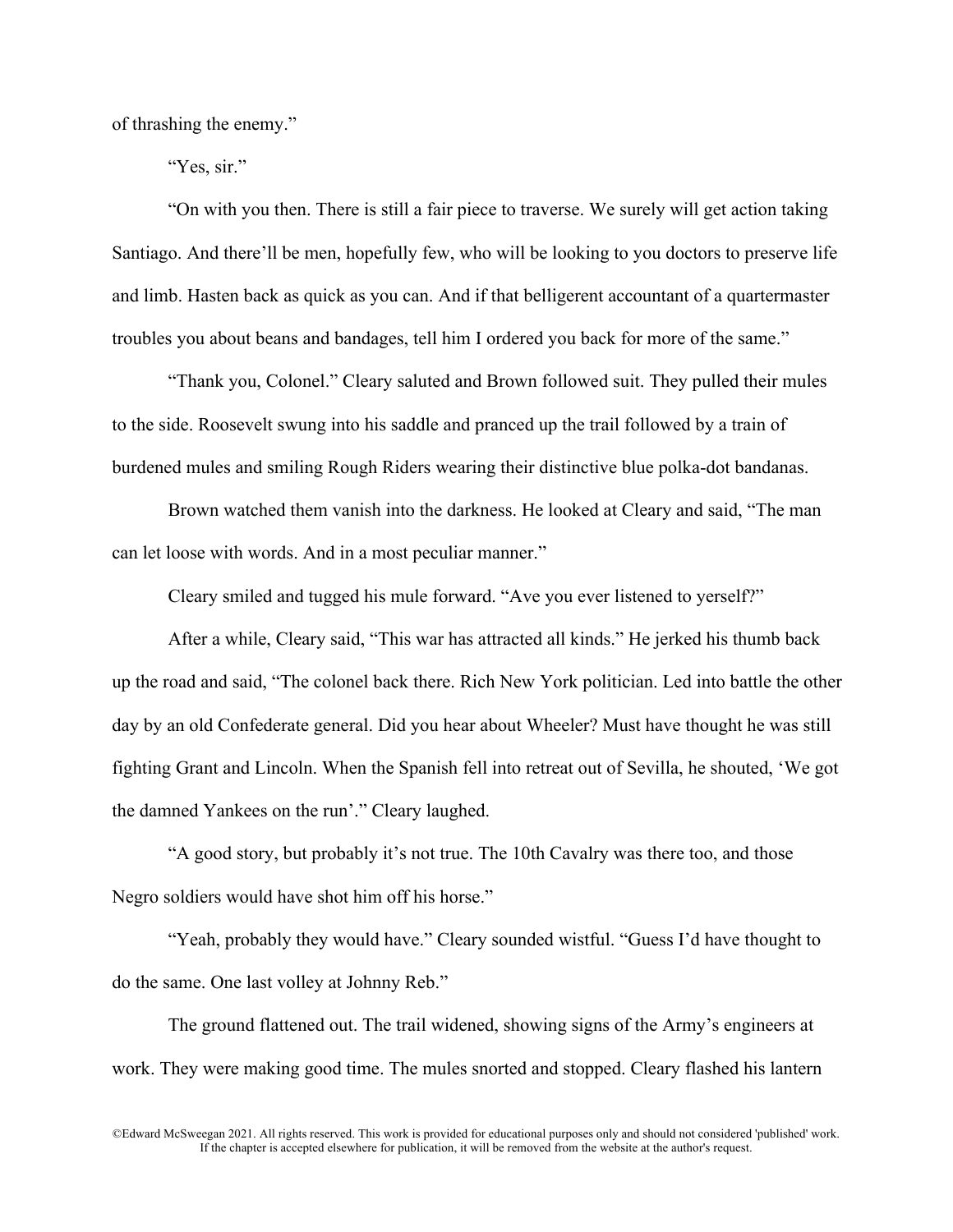about as a dozen men stepped out of the jungle. He saw the rifles and the bandoliers. His hands were holding leather traces and the light, so he gave no thought to the revolver in his haversack.

One man put up his hand in a hesitant wave. He said something in Spanish. The men stepped out onto the trail and several of them began speaking to Cleary and Brown. Listening, Cleary recognized a word, *medicina*.

To Brown he said, "I think they're asking for medicine." Cleary turned to the men, pointed at them and asked, "*Insurrectos? Mambises*?"

"*Sí, sí. Mambises*, came a rapid reply. "*Viva Cuba*," another man said.

"They're rebels, he said to Brown.

"I think this is obvious." Brown watched more of them emerge from the dense foliage.

The brown-skinned men were skeletal and dressed in ragged, cotton pullovers and baggy canvas pants. They wore straw sandals and shapeless hats. A few of the worn-down rebels carried empty denim gunnysacks.

"*Soy un medico*." Cleary pointed at himself. He pointed to Brown and said, "*Medico*." To Brown he said, "Let's give them some of the first aid packs we scavenged."

Brown pulled some first aid kits from one of the panniers and handed them to the ragged

rebels. Cleary pointed to one of the kits and said, "*Vendajes*. Bandages. I hope that's the word."

One of men then asked, "*Tiene algo de comer*?"

"*Comer? Comer*? I'm fast running out of words," said Cleary.

One of the rebels put his hand to his mouth to mimic the act of eating and said, "*Comida*." He pointed to another man chewing a stalk of sugarcane.

"Food," said Cleary. "*No tengo. No comida aquí. En Siboney*." He motioned down the road toward the town.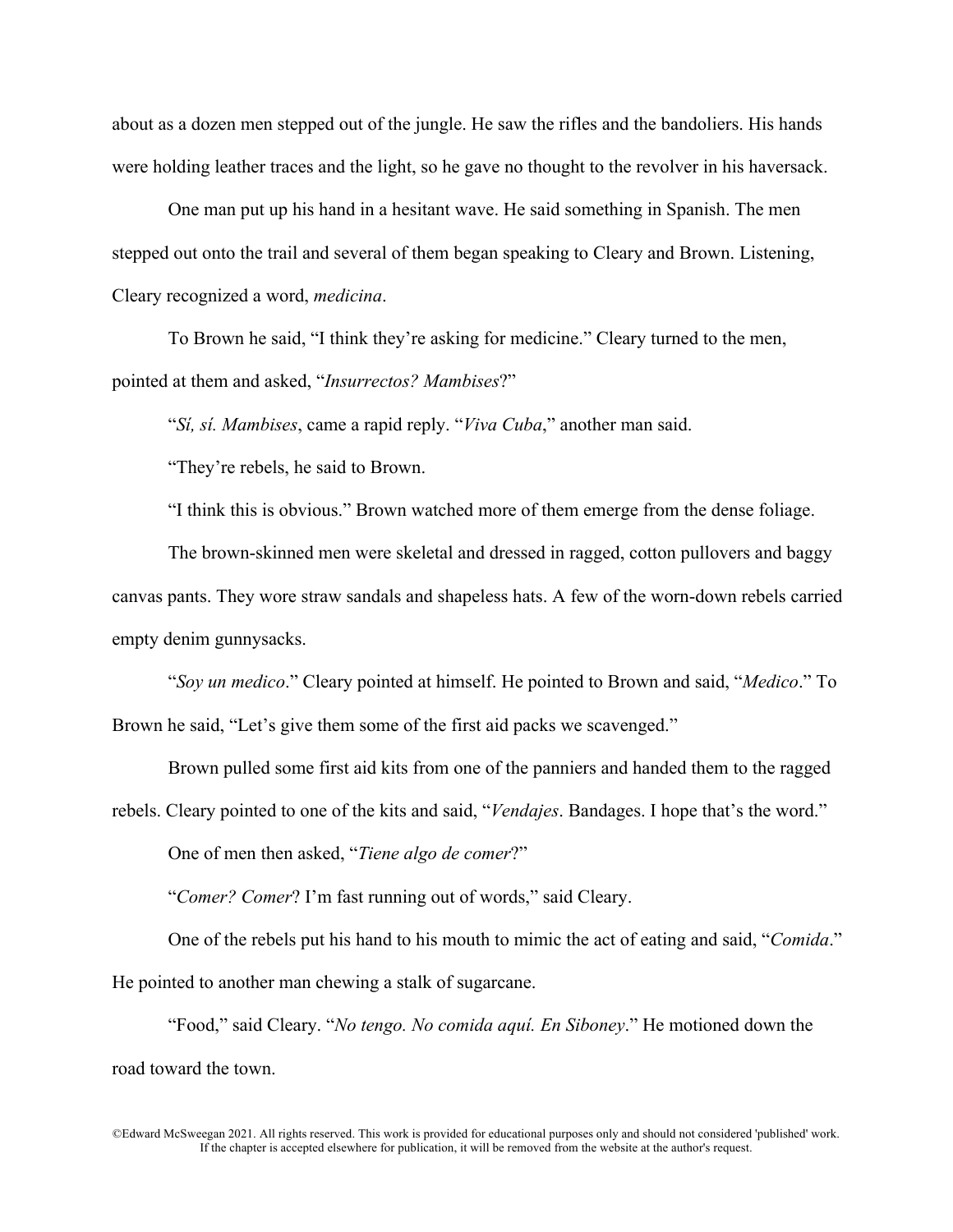The same man asked, "*Cigarrillos Americanos*?"

Cleary patted the pockets of his blouse to show they were empty. To Brown he said, "Can you spare any pipe tobacco? They want a smoke."

Brown pulled a small tobacco pouch from inside his tunic and offered it to the rebel. He smelled the pouch and said, "*Gracias, doctor*." Brown nodded in reply.

Anxious to be on his way before he ran out of words and the desperate-looking Cubans ran out of patience, Cleary pointed down the road again and said, "*Vamos a Siboney. Hospital. Soldados*." He put up a hand. "*Adiós, amigos*." He pulled on the mule's traces and started down the road. Behind him he heard a not unfriendly whispering from the rebels as they blended back into the jungle.

Brown caught up with him. "You know Spanish."

"A few words I picked up on the ship over."

"Those rebels, they are not what I expected from having read the newspapers about the rebellion," said Brown. "Black and brown men, half starved, and grateful for a bit of tobacco."

"Yeah. They're not exactly a portrait of the Founding Fathers."

"It is odd, do you not think, that the U.S. should fight to free colored men from their European masters?"

"Well, there is the *Maine* blowing up. And some in Washington want to make this island the forty-sixth state.

"Puerto Rico. Hawaii. The Philippine islands. It could be a number of new stars in the flag. But then I imagine the good people of Florida and the rest of the Confederacy would not be eager to admit so many non-white races from around the globe."

"Maybe." Looking at Brown again, Cleary said, "All that's way off. Right now, we have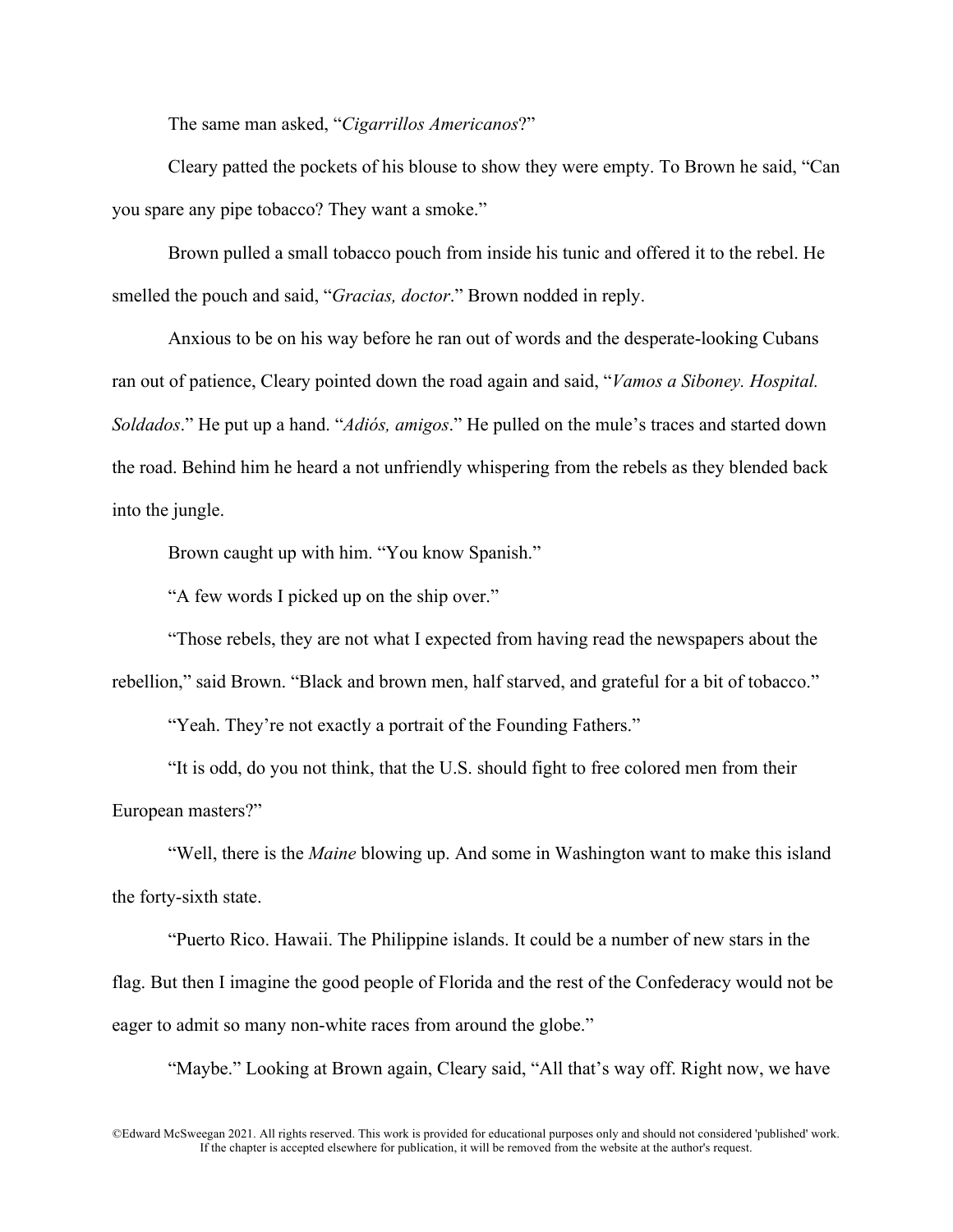to load these mules, treat the wounded, and stay alive until the war concludes."

They continued on in silence, content to listen to the rhythmic clumping of hooves, the creak of stiff leather, and the occasional cries and whistles among the dark trees. Cleary was about to speak again when several men stepped out of the darkness and pointed rifles at them. One of them yelled, "Halt."

Brown stopped and said, "I think we've reached the picket line." Cleary nodded and then identified himself to the knot of men dressed in coarse blue, khaki leggings and slough hats. They shouldered their rifles and one of them said, "Rough Riders just come through. You fellas lookin' for more beans?"

"Leftovers. Whatever we can find and carry back up to the encampment beyond Sevilla. Men are hungry and the wounded need clean bandages."

The primitive Caribbean village of Siboney had been transformed into an American headquarters. Army engineers widened the road and cleared the lanes between the huts and the town's few large houses, the latter now occupied by officers. Under an arc light, a wrecked train engine was producing steam again, and a cast-iron water pipe that snaked along the coast to Santiago was breached in several places to provide the Army with high-pressure drinking and bathing water.

Beyond a row of high-peaked, hospital tents, they stopped to look at the fleet of ships, all of them bright with electric lights and riding their anchors on a calm sea. One ship, close in, let its searchlight probe the jungle and the cliffs beyond the town's perimeter. On the high cliff, an abandoned blockhouse flying an American flag appeared in the passing searchlight.

As they walked by the last tent, one of the flaps snapped back and a man in a surgeon's gown stepped out.

<sup>©</sup>Edward McSweegan 2021. All rights reserved. This work is provided for educational purposes only and should not considered 'published' work. If the chapter is accepted elsewhere for publication, it will be removed from the website at the author's request.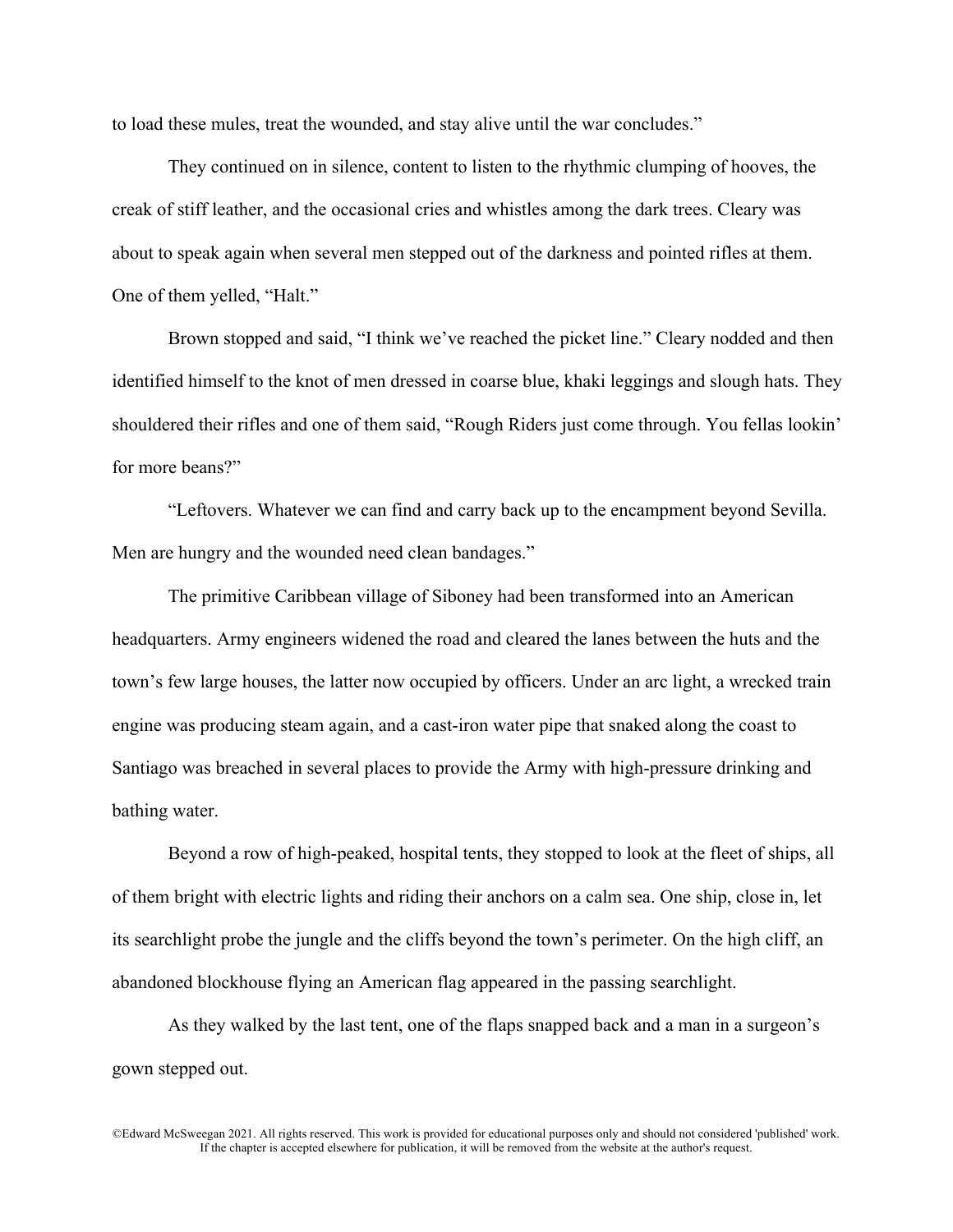"Harry. Harry Stafford," said Cleary.

Stafford looked around at the mules and the disheveled Doctor Cleary. "Well, well. Where have you been? Thought we'd lost our Connecticut Yankee."

"Up the road. The encampment beyond Las Guasimas. Guess I got caught up in my work. Now we're down here for supplies. Things are getting desperate inland."

Cleary introduced Brown. Doctor Stafford nodded in Brown's direction. Then Cleary asked, "Major Bell? He been asking about me? I didn't get a chance to pass him a message."

"I don't think he's noticed. Between the wounded and getting the rest of the medical supplies ashore, well, he's been occupied. No sense bringing it up when you see him. The 71st is marching your way tomorrow." He looked up at the starry sky and said, "Well, it's already tomorrow. We're brigaded with the 6th and 16th Infantry so, we'll follow them to Santiago."

"You won't get any farther than Sevilla or Las Guasimas. The road is mud and rock, and narrow as a New York tenement."

"So, you're here now. What'll you do, march back up with us?" Stafford untied his gown and pulled it off.

"No. We came for supplies. I guess we'll grab up what we can before muster and get back up the road. That the depot office?" Cleary pointed at a squat iron-roofed building across the lane from the tents.

"Quartermaster, yes. And the next two down the lane." Stafford balled up his gown and stuck it under his arm. "Well, Duncan, be careful. Keep your head down when the war starts up again. I guess I'll see you up there." He waved a hand in the general direction of the jungle.

They shook hands and Cleary pulled his mule across the clearing to the supply depot. Brown and Cleary stepped through the open doorway, blinking in the sudden flood of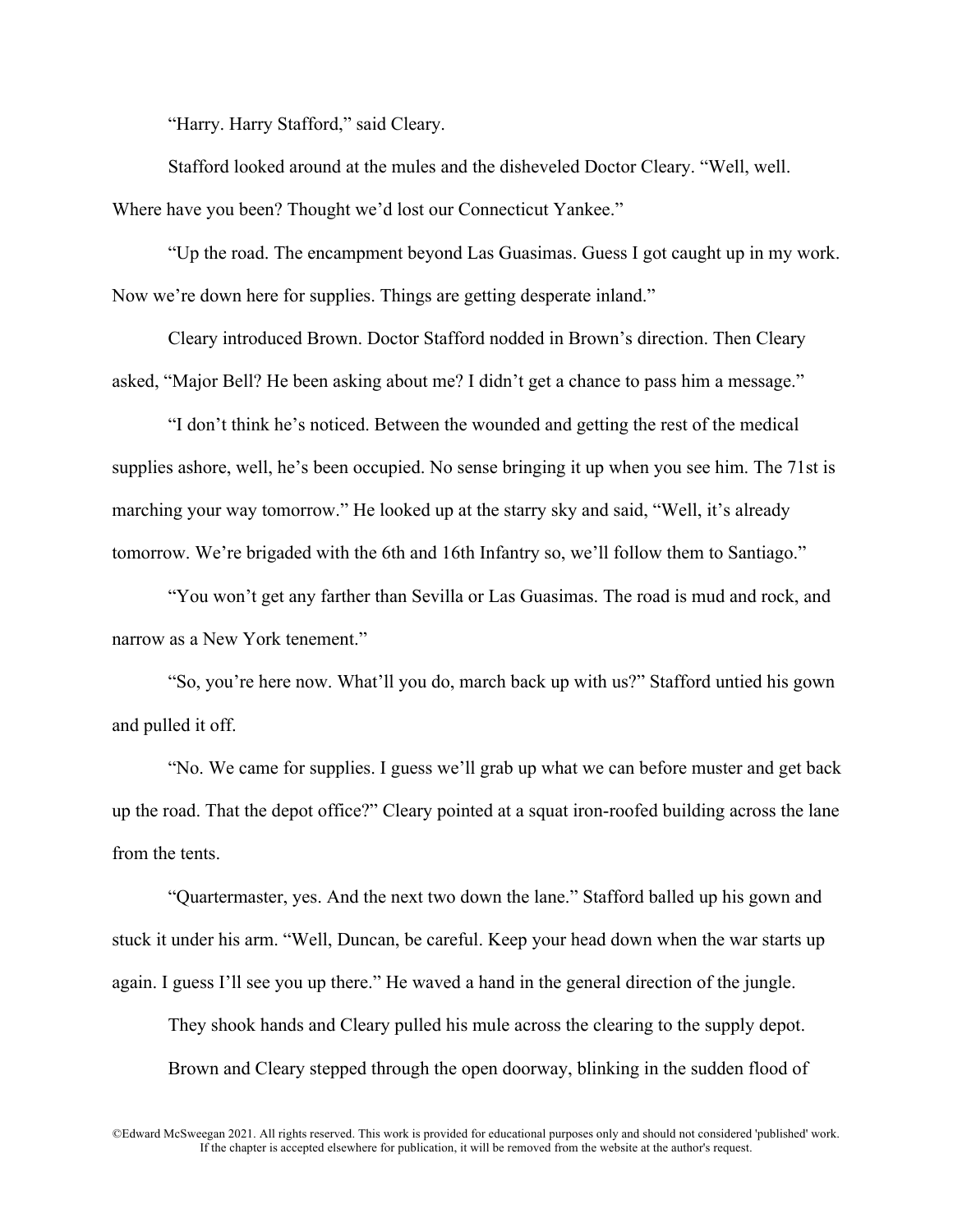light. A counter of planks and barrels barred their way. Beyond the counter most of the interior was taken up with wooden crates, gunnysacks and tied bundles of blankets. A few plank-andsawhorse desks were pressed against the west wall. A soldier was hunched over one desk working on a telephone.

Cleary coughed and rapped his knuckles on the rough countertop. The soldier twisted his head around to take in Cleary and his companion. "We're here for supplies for the forward encampment. Orders from Lieutenant-Colonel Roosevelt. He sent us back down the Camino." Which is kinda true, thought Cleary.

"He's come and gone. Practically robbed the place with his cowboy, college-boy, Nancyboy associates." The man put down the telephone and walked over to the counter. "First Lieutenant Cyril Bickham, depot quartermaster. I'm responsible for supplies ashore and getting them where they're needed when they're needed."

Christ almighty, it's gonna be a fight. Over beans no less! Cleary exhaled and said, "I'm assistant surgeon...."

"I can see who you are, Doctor." He glanced at Cleary's Red Cross armlet and the modified Cross of Saint John on his collar while ignoring the lieutenant's bar on his shoulder straps. "Those alleged Rough Riders left with over half a ton of beans. More than enough to get through the day."

"We also have sick and wounded in need of food and clean bandages."

"We have sick and wounded across the way too. Doctor."

Tired, technically outranked—line officer versus medical officer—and feeling desperate, Cleary thought about the Colt revolver in his bag and imagined shooting First Lieutenant Bickham. He looked back at Brown who had remained quiet since entering the depot.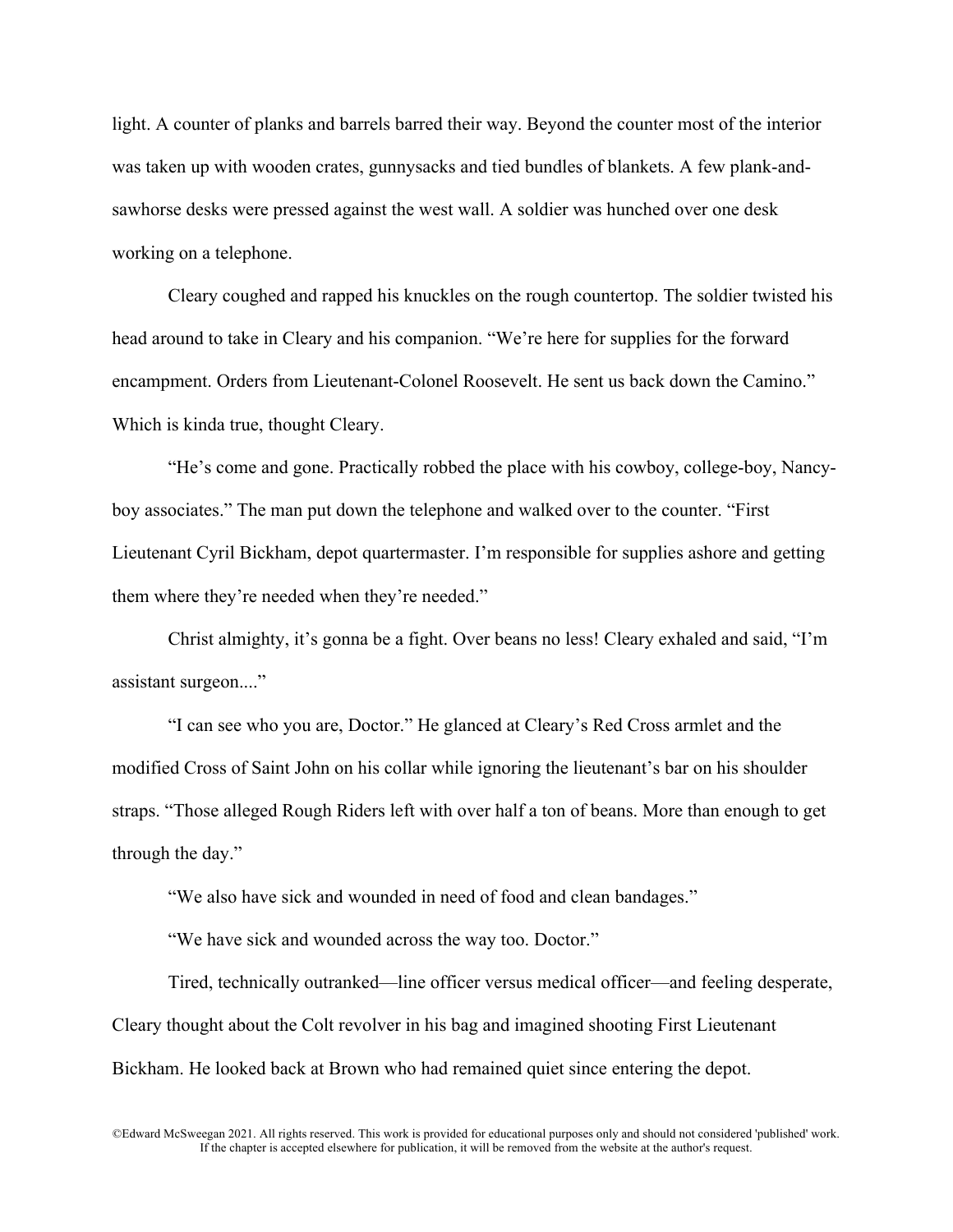Then he said, "Dr. Brown, don't you think this man might be delirious with malaria or perhaps the later stages of syphilis? What if he were to contaminate the food supply? Can't put the whole invasion at risk for one man. He should be examined, maybe quarantined."

"Unexplained delirium. Yes, could be serious," said Brown.

"I'm not amused, Doctor. You want something, get Lieutenant-Colonel Roosevelt to put his name to another requisition."

"Look...Lieutenant, it's easier for me to walk out there and get Major Bell, my regimental surgeon, to sign off on examining you for typhoid or syphilis or whatever it takes." Cleary pulled a syringe case out of his sack, popped the lid and pulled out a vial of morphine. "I'll put you to sleep and we'll do what we want." Cleary moved toward the door. "Dr. Brown. Your hands have stopped shaking, haven't they?"

Brown, quick now to play along, said, "Hands are fine." He held them up to the light. "But I've lost my glasses. If you can point out the general area of pathology I can do all the scrapping, cutting, cauterizing, and sewing that's necessary. Don't even need much light."

"Excellent." Cleary stared at the Bickham. "Wait here Lieutenant. Doctor's orders. I'll get Major Bell's okay."

Cleary turned to leave. Lt. Bickham said, "Goddamn...what do you want?"

"Two hundred pounds of beans for starters."

"I can give you a hundred."

Don't push the man too far. We've got but two mules anyway and a long march back.

Cleary said, "Fine." He looked over the Bickham's shoulder and asked, "What's in the tins?" "Stewed tomatoes."

"We'll take some of those too."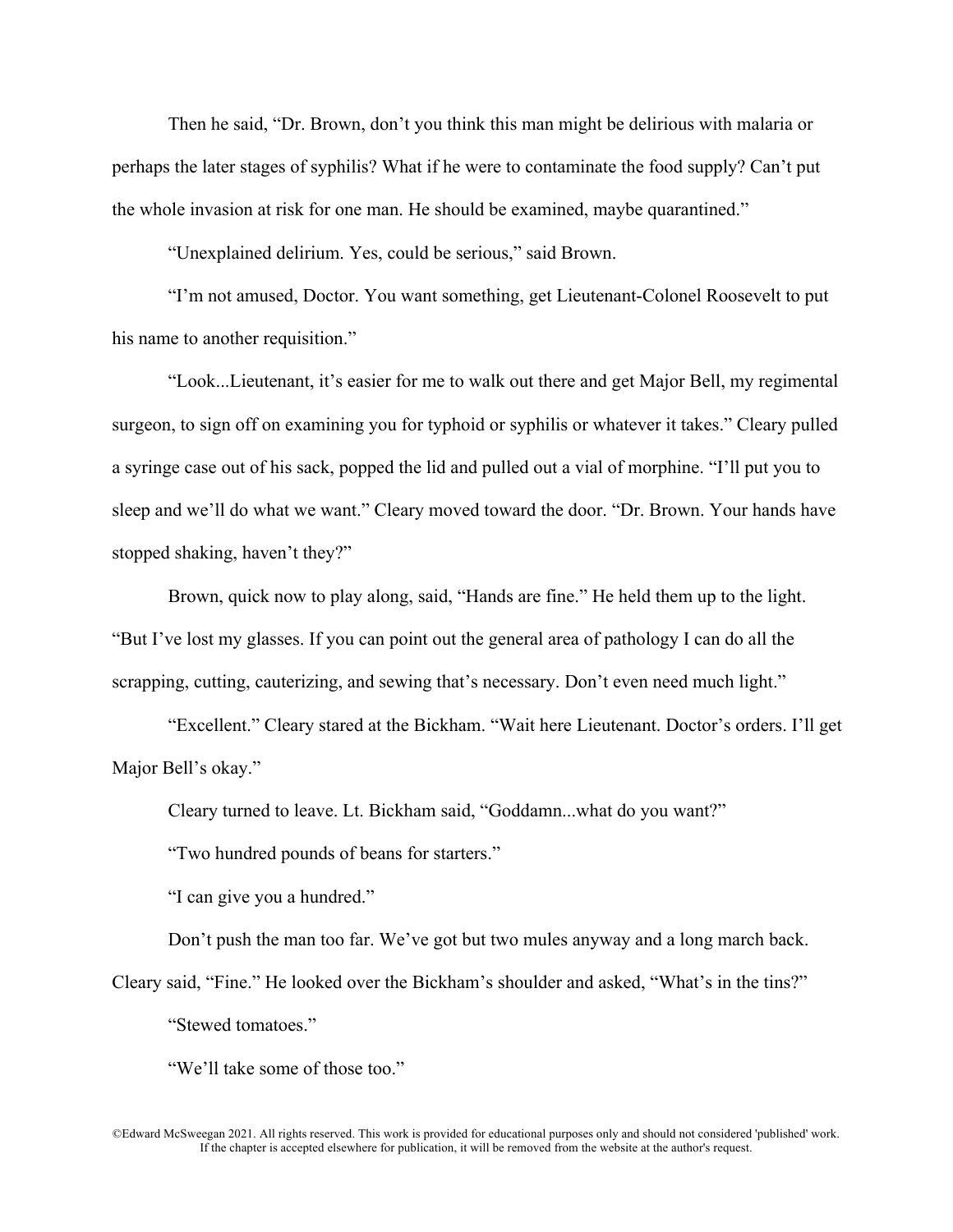Bickham walked away and Cleary leaned over the counter to look around. Behind the counter, he saw a waxed-paper bag of Arbuckle's Coffee on an upturned crate. He snatched the bag, stuffed it in his haversack, and started drumming his fingers on the countertop.

Bickham returned, dumping sacks of navy beans on the counter. He placed two cartons of canned tomatoes to the counter.

Cleary pointed to a stack of wooden crates and said, "We'll take some of that beef too."

Brown stepped over and picked up the sack of beans. Bickham banged two small crates of canned beef stew onto the counter. He looked at Cleary and said, "This is supposed to be for Roosevelt's First Volunteers, but you said your regimental surgeon is Bell. He's with the 71st New York, camped down the beach. Who you signin' for? First Volunteers or 71st New York?"

Shit. Nosy Midwest Prod. Cleary hesitated, then said, "I'm detached 'til morning when the 71st marches north. Roosevelt knows we're down here, but I'll sign for the 71st."

Suspicious and resentful, Bickham took his time finding a requisition form and filling in the details. Brown pushed one crate of canned beef around to read the label, "Libby, McNeill & Libby." He made a noise and Cleary looked around.

"Something wrong?"

Brown pointed at the label. "Worked there—a packinghouse—once upon a time." "Long ago I assume?"

"Not long enough. I won't eat whatever is in those tins." Brown gave a little shudder. He looked in the second crate to find cans of stew beef painted red. "Red Horse. More bad news," he said and carried the beans outside.

"Sign this." Bickham spun the form around on the counter and handed Cleary a pen. Cleary poked the inkwell and wrote, 'Lt. D. Cleary, MD, 71st Vol NY.' He dropped the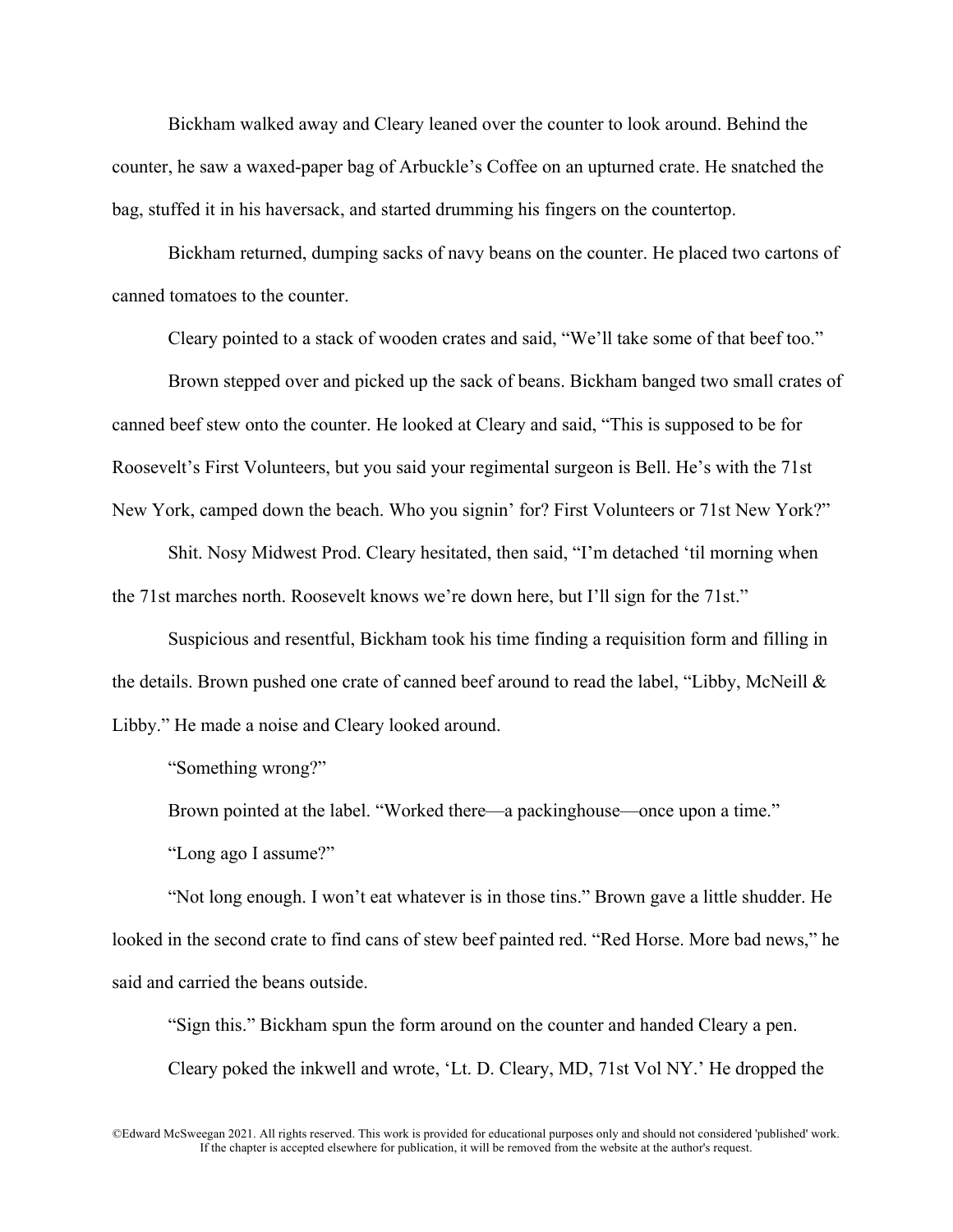pen on the counter, stacked the carton of tomatoes on top of the crates of canned beef and dragged the load to the edge of the planks.

Bickham looked down and said, "Had a pound of Arbuckle's here. Any idea where it might have gone to, Doctor?"

Cleary hoisted his load. "Roosevelt maybe. You know the rich and powerful; always robbin' hard-working, church-going folk like you and me. Thanks Lieutenant. Try not to get wounded; we might be your only salvation." Cleary swung around and stepped outside.

Cleary and Brown broke open the cases and cartons, distributing the weight of the cans in the mules' panniers. Brown eased a fifty-pound sack of beans across the back of his mule. The animal turned its head to watch Brown, then sidestepped, hoping perhaps to shake off the unexpected burden.

Repacked, Cleary led both mules down the lane. He asked a sentry for directions and then stopped in front of a derelict building with light and conversation spilling out into the night.

Three men were talking inside what was now the medical supply depot. One of them—an officer—walked over to Cleary and Brown as they came through the open doorway.

"Hello there. What brings you in?"

Cleary introduced himself and Brown and made a quick pitch for some basic supplies. "We picked up some cast-off issue along the way, but a little more would help."

"Major Ogden Rafferty, brigade surgeon, USV. I'm the acting medical supply officer. Nice to meet you Dr. Cleary. Dr. Brown. You're in luck. A Red Cross steamer arrived today, and we have some kit ashore. But most things are still floating out there," he said waving out the door to the beach, "including half the ambulances. These gentlemen can help you with minor needs." He pointed to two hospital corpsmen. "You'll excuse me. I need to find a bunk before morning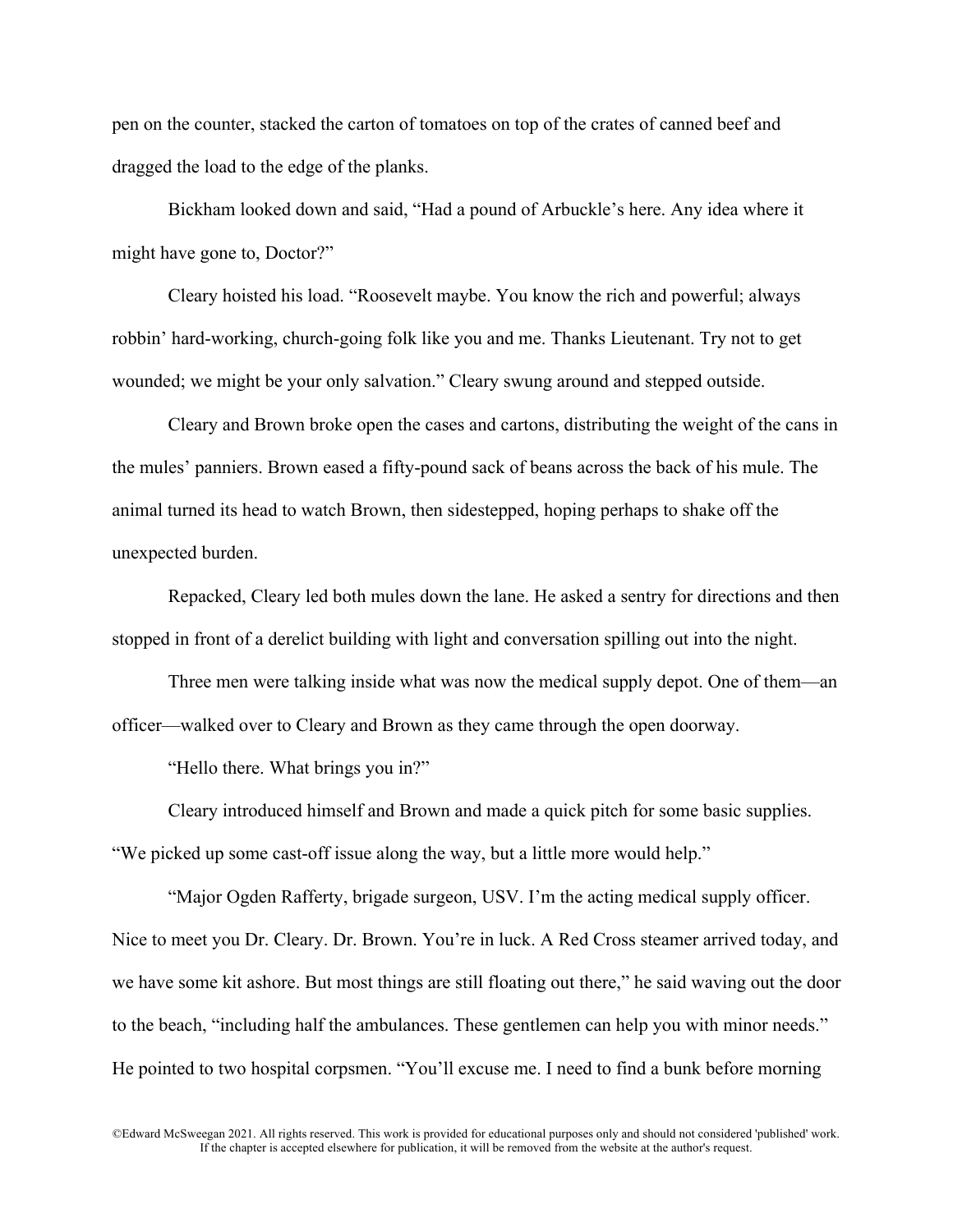rounds."

He walked out and Cleary called after him to say thanks, but he was already gone. Turning back to Brown he asked, "So what do we need? Sterile bandages? Tourniquets?" Brown nodded and said, "The 24th could use more quinine."

"And some charcoal if any came ashore yet," said Cleary. "Any digitalis?"

The corpsmen pulled together neat piles of sterile wrapped bandages, self-locking tourniquets, and bottles of quinine tablets, fine-powdered charcoal, and several vials of digitalis. Cleary thanked them, and he and Brown scooped up their goods and hurried outside.

With the mules packed, they headed back through the center of the encampment and up the Camino Real. Behind them, Siboney was coming to life with the sounds of army boots and steel-shod hooves, and a far-off bugle. Offshore, ship lights winked off and puffs of particulate smoke erupted from dozens of smokestacks. The fleet was stirring.

Cleary and Brown marched inland, mostly in silence, stopping along the way to retrieve an abandoned canteen or blanket or shirt. They passed through Las Guasimas, noting for the first time the clumps of palms freshly scarred with bullets. They encountered no more Cubans or Rough Riders, and as the dawn began to break, the surrounding jungle came to life with bird song and the nervous scampering of iguanas.

Beyond the ruined town of Sevilla, they encountered the southern picket protecting the forward encampment. They were waved through without incident or insult. In a little while, they climbed back onto the high ground of sagging pup-tents and tilted wagons that was the American forward position in the war against Spain.

Cleary surveyed the area, his eyes coming to rest on the San Juan Heights not three miles away. He tried to imagine all the thousands of men up there, dug in behind barbed-wire,